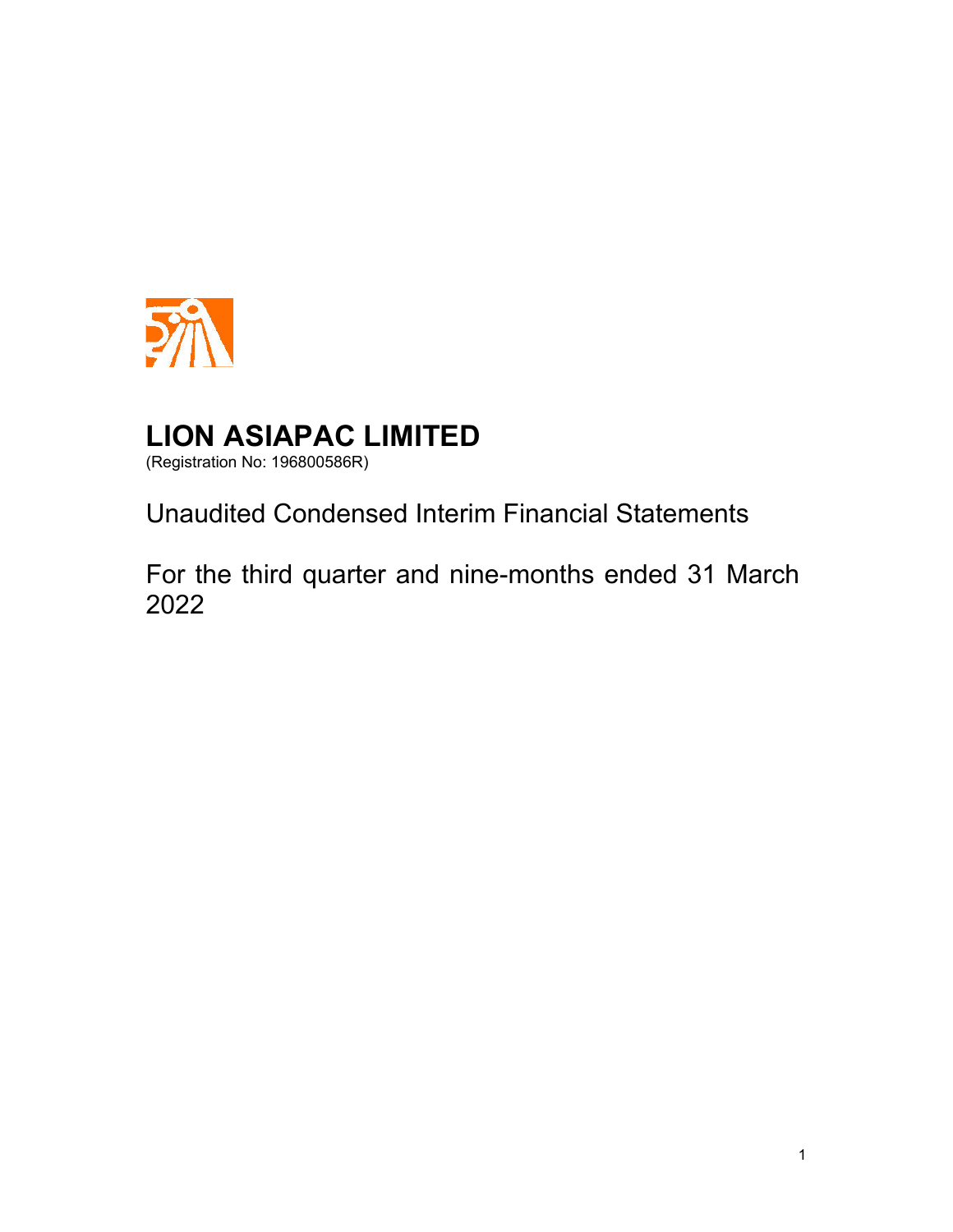## Table of Contents

|               | A. Condensed interim consolidated statement of profit or loss and other comprehensive                                                                                                                                                                                 |
|---------------|-----------------------------------------------------------------------------------------------------------------------------------------------------------------------------------------------------------------------------------------------------------------------|
| В.            |                                                                                                                                                                                                                                                                       |
| C.            |                                                                                                                                                                                                                                                                       |
| D.            |                                                                                                                                                                                                                                                                       |
| Е.            |                                                                                                                                                                                                                                                                       |
| F.            |                                                                                                                                                                                                                                                                       |
| $\mathbf 1$ . |                                                                                                                                                                                                                                                                       |
| 2.            | Where a forecast, or a prospectus statement, has been previously disclosed to                                                                                                                                                                                         |
| 3.            | A commentary at the date of the announcement of the significant trends and competitive<br>conditions of the industry in which the Group operates and any known factors or events that<br>may affect the Group in the next operating period and the next 12 months  18 |
| 4.            |                                                                                                                                                                                                                                                                       |
| 5.            | If no dividend has been declared/recommended, a statement to that effect 18                                                                                                                                                                                           |
| 6.            |                                                                                                                                                                                                                                                                       |
| 7.            |                                                                                                                                                                                                                                                                       |
| 8.            | Confirmation by Directors Pursuant to Rule 705(5) of the SGX Listing Manual  19                                                                                                                                                                                       |
| 9.            |                                                                                                                                                                                                                                                                       |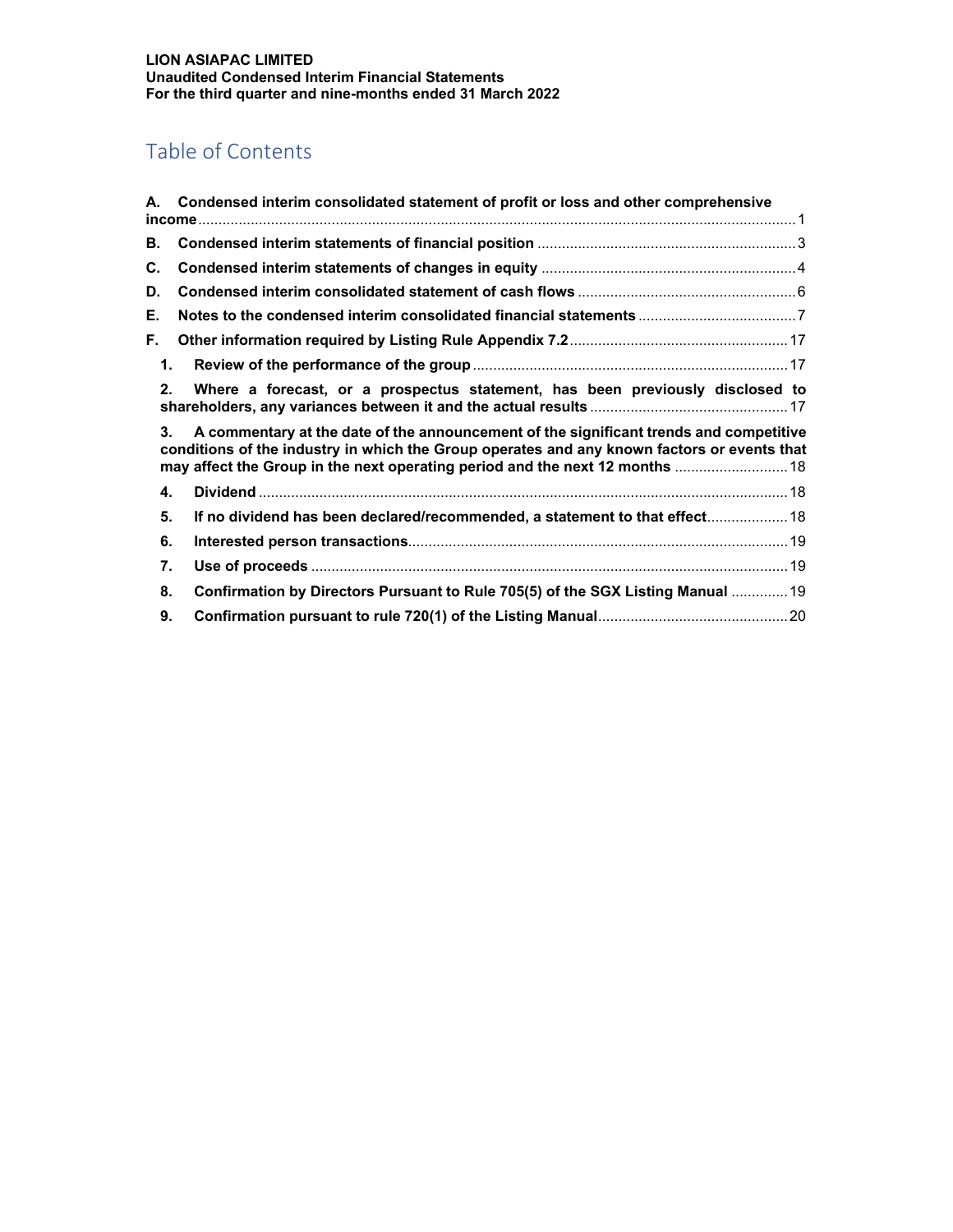|                                                  |             | <b>The Group</b> |                            |                          |           |                          |          |  |
|--------------------------------------------------|-------------|------------------|----------------------------|--------------------------|-----------|--------------------------|----------|--|
|                                                  |             |                  | <b>Third Quarter Ended</b> |                          |           | <b>Nine Months Ended</b> |          |  |
|                                                  | <b>Note</b> | 31.3.2022        | 31.3.2021                  | $+/-$                    | 31.3.2022 | 31.3.2021                | $+/-$    |  |
|                                                  |             | S\$'000          | S\$'000                    | %                        | S\$'000   | S\$'000                  | %        |  |
|                                                  |             |                  |                            |                          |           |                          |          |  |
| Revenue                                          | 7           | 6,783            | 4,136                      | 64                       | 21,370    | 13,104                   | 63       |  |
| Other income and gains                           | 8           | 402              | 630                        | (36)                     | 1,323     | 1,777                    | (26)     |  |
| Expenses:                                        |             |                  |                            |                          |           |                          |          |  |
| Purchases of inventories                         |             | (5,267)          | (2, 483)                   | 112                      | (16, 045) | (7, 765)                 | 107      |  |
| Depreciation of property,<br>plant and equipment |             | (167)            | (184)                      | (9)                      | (754)     | (530)                    | 42       |  |
| Depreciation right-of-use<br>assets              |             | (51)             | (51)                       | $\overline{\phantom{a}}$ | (152)     | (153)                    | (1)      |  |
| Employee compensation                            |             | (617)            | (540)                      | 14                       | (1,781)   | (1,560)                  | 14       |  |
| Finance costs                                    |             | (24)             | (26)                       | (8)                      | (72)      | (77)                     | (6)      |  |
| Other expenses                                   | 9           | (1, 434)         | (1, 210)                   | 19                       | (4, 373)  | (3,860)                  | 13       |  |
| Changes in inventories                           |             | (51)             | (3)                        | 1,600                    | (278)     | 9                        | (3, 189) |  |
| <b>Total expenses</b>                            |             | (7,611)          | (4, 497)                   | 69                       | (23, 455) | (13,936)                 | 68       |  |
| (Loss)/Profit before<br>income tax               |             | (426)            | 269                        | n.m                      | (762)     | 945                      | n.m      |  |
| Income tax expense                               | 10          | (30)             | (34)                       | (12)                     | (91)      | (104)                    | (13)     |  |
| <b>Total (loss)/profit</b>                       |             | (456)            | 235                        | n.m                      | (853)     | 841                      | n.m      |  |
| (Loss)/Profit attributable<br>lto:               |             |                  |                            |                          |           |                          |          |  |
| Equity holders of the<br>Company                 |             | (456)            | 235                        | n.m                      | (853)     | 841                      | n.m      |  |
|                                                  |             | (456)            | 235                        | n.m                      | (853)     | 841                      | n.m      |  |
|                                                  |             |                  |                            |                          |           |                          |          |  |

## **A. Condensed interim consolidated statement of profit or loss and other comprehensive income**

n.m - denotes not meaningful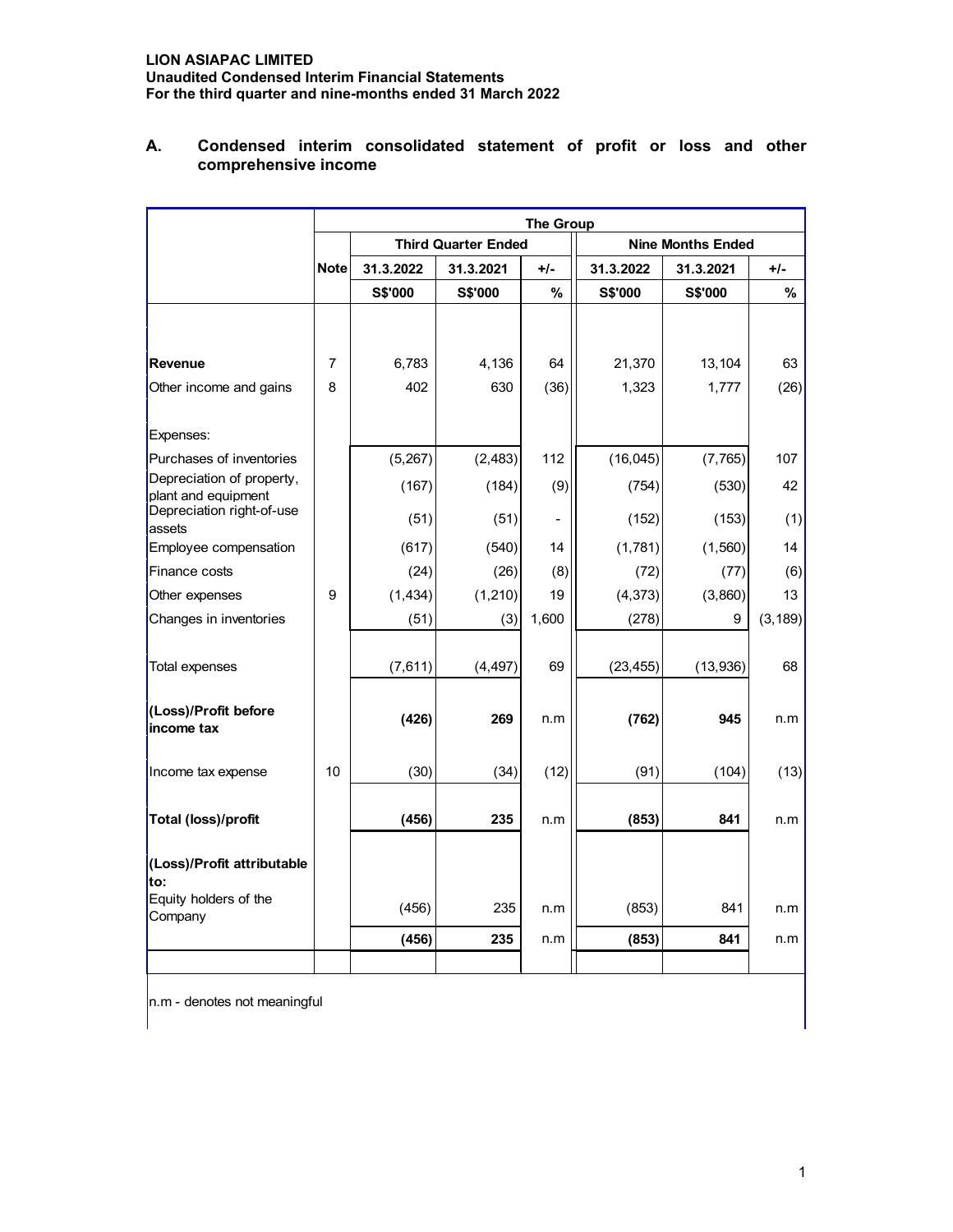**Unaudited Condensed Interim Financial Statements For the third quarter and nine-months ended 31 March 2022**

## **A. Condensed interim consolidated statement of profit or loss and other comprehensive income (Cont'd)**

|                                 |              |           |                            | <b>The Group</b> |                          |           |       |  |
|---------------------------------|--------------|-----------|----------------------------|------------------|--------------------------|-----------|-------|--|
|                                 |              |           | <b>Third Quarter Ended</b> |                  | <b>Nine Months Ended</b> |           |       |  |
|                                 | <b>Notel</b> | 31.3.2022 | 31.3.2021                  | $+/-$            | 31.3.2022                | 31.3.2021 | $+/-$ |  |
|                                 |              | S\$'000   | S\$'000                    | $\frac{9}{6}$    | <b>S\$'000</b>           | S\$'000   | %     |  |
| Other comprehensive             |              |           |                            |                  |                          |           |       |  |
| income:                         |              |           |                            |                  |                          |           |       |  |
| Items that may be               |              |           |                            |                  |                          |           |       |  |
| reclassified to profit or loss: |              |           |                            |                  |                          |           |       |  |
| Currency translation            |              |           |                            |                  |                          |           |       |  |
| differences arising from        |              | 98        | 169                        | (42)             | 650                      | 987       | (34)  |  |
| consolidation                   |              |           |                            |                  |                          |           |       |  |
| <b>Items that will not be</b>   |              |           |                            |                  |                          |           |       |  |
| reclassified to profit or loss: |              |           |                            |                  |                          |           |       |  |
| Fair value changes on equity    |              |           |                            |                  |                          |           |       |  |
| instruments at fair value       | 14           | 629       | --                         | n.m              | (410)                    |           | n.m   |  |
| through other comprehensive     |              |           |                            |                  |                          |           |       |  |
| income                          |              |           |                            |                  |                          |           |       |  |
| <b>Other comprehensive</b>      |              |           |                            | 330              |                          |           |       |  |
| income, net of tax              |              | 727       | 169                        |                  | 240                      | 987       | (76)  |  |
| <b>Total comprehensive</b>      |              |           |                            |                  |                          |           |       |  |
| income/(loss)                   |              | 271       | 404                        | (33)             | (613)                    | 1,828     | n.m   |  |
|                                 |              |           |                            |                  |                          |           |       |  |
| Total comprehensive             |              |           |                            |                  |                          |           |       |  |
| income/(loss) attributable to:  |              |           |                            |                  |                          |           |       |  |
| Equity holders of the Company   |              | 271       | 404                        | (33)             | (613)                    | 1,828     | n.m   |  |
|                                 |              | 271       | 404                        | (33)             | (613)                    | 1,828     | n.m   |  |
|                                 |              |           |                            |                  |                          |           |       |  |
| Earnings per share              |              |           |                            |                  |                          |           |       |  |
| Basic and diluted               |              |           |                            |                  |                          |           |       |  |
| (losses)/earnings per share     | 11           |           |                            |                  |                          |           |       |  |
| (cents)                         |              | (0.56)    | 0.29                       |                  | (1.05)                   | 1.04      |       |  |
|                                 |              |           |                            |                  |                          |           |       |  |
|                                 |              |           |                            |                  |                          |           |       |  |
| n.m - denotes not meaningful    |              |           |                            |                  |                          |           |       |  |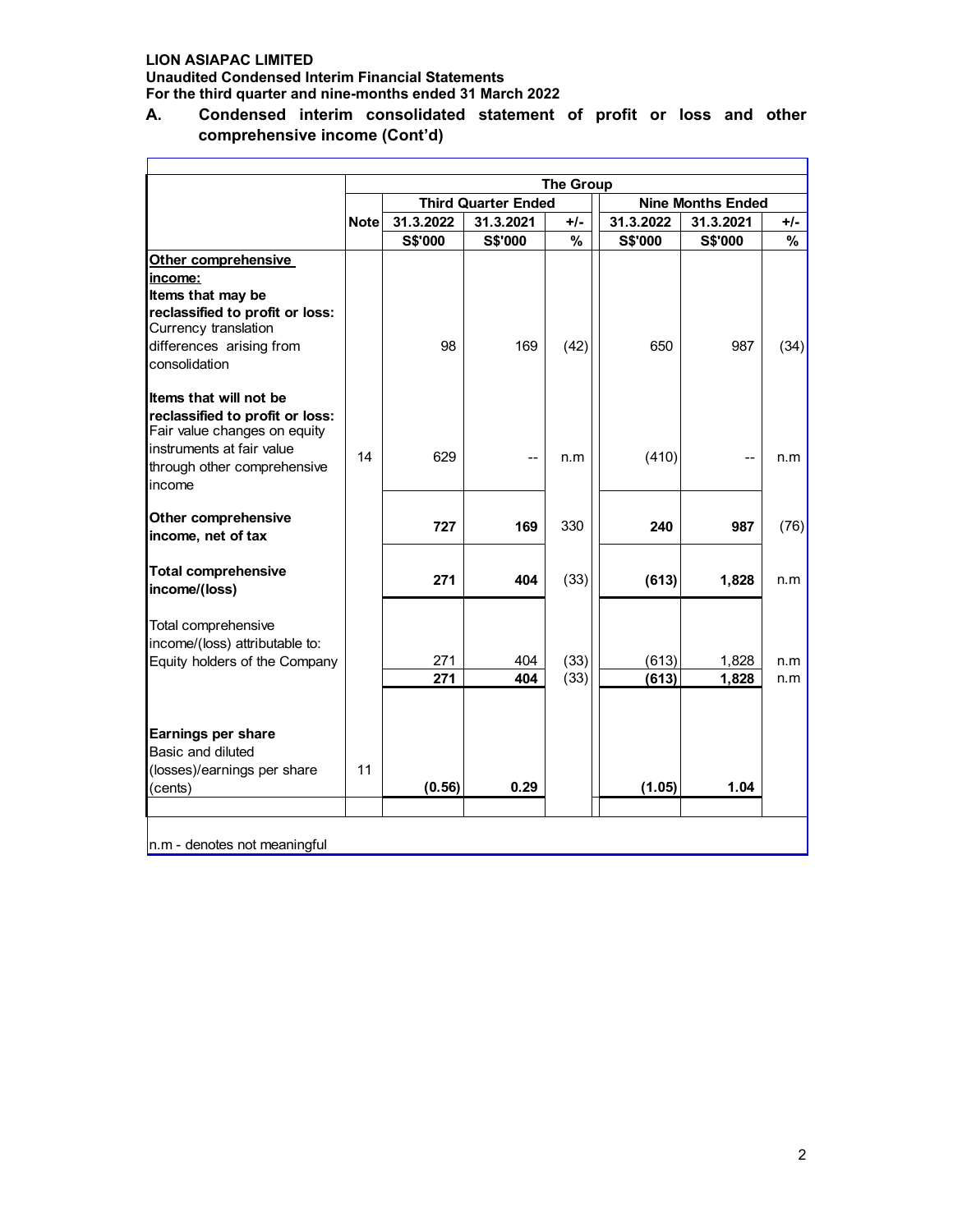**Unaudited Condensed Interim Financial Statements For the third quarter and nine-months ended 31 March 2022**

## **B. Condensed interim statements of financial position**

|                                                                       |             | <b>The Group</b> |           | The Company    |           |
|-----------------------------------------------------------------------|-------------|------------------|-----------|----------------|-----------|
|                                                                       | <b>Note</b> | 31.3.2022        | 30.6.2021 | 31.3.2022      | 30.6.2021 |
|                                                                       |             | <b>S\$'000</b>   | S\$'000   | <b>S\$'000</b> | S\$'000   |
|                                                                       |             |                  |           |                |           |
| <b>ASSETS</b>                                                         |             |                  |           |                |           |
| <b>Current assets</b>                                                 |             |                  |           |                |           |
| Cash and cash equivalents                                             | 16          | 63,414           | 64,206    | 5,862          | 10,044    |
| Trade and other receivables                                           | 15          | 7,314            | 6,212     | 4              | 23        |
| Inventories                                                           |             | 4,820            | 4,702     |                |           |
| Other non-financial assets                                            |             | 374              | 356       | 11             | 1         |
|                                                                       |             | 75,922           | 75,476    | 5,877          | 10,068    |
| <b>Non-current assets</b>                                             |             |                  |           |                |           |
| Other financial assets                                                | 14          | 1,913            | 2,265     |                |           |
| Investments in subsidiaries                                           |             |                  |           | 64,846         | 63,497    |
| Property, plant and equipment                                         | 13          | 1,853            | 2,393     |                |           |
| Rights-of-use assets                                                  |             | 1,143            | 1,277     |                |           |
|                                                                       |             | 4,909            | 5,935     | 64,846         | 63,497    |
|                                                                       |             |                  |           |                |           |
| <b>Total assets</b>                                                   |             | 80,831           | 81,411    | 70,723         | 73,565    |
|                                                                       |             |                  |           |                |           |
| <b>LIABILITIES</b>                                                    |             |                  |           |                |           |
| <b>Current liabilities</b>                                            |             |                  |           |                |           |
| Trade and other payables                                              |             | 3,215            | 2,267     | 1,196          | 1,246     |
| Income tax payables                                                   |             | 84               | 73        |                |           |
| Lease liabilities                                                     |             | 110              | 169       |                |           |
| Provision                                                             |             | 410              | 413       |                |           |
|                                                                       |             | 3,819            | 2,922     | 1,196          | 1,246     |
|                                                                       |             |                  |           |                |           |
| <b>Non-current liabilities</b><br>Deferred tax liabilities            |             | 224              | 224       |                | 224       |
| Lease liabilities                                                     |             | 1,128            | 1,181     | 224            |           |
|                                                                       |             | 1,352            | 1,405     | 224            | 224       |
|                                                                       |             |                  |           |                |           |
| <b>Total liabilities</b>                                              |             | 5,171            | 4,327     | 1,420          | 1,470     |
|                                                                       |             |                  |           |                |           |
| <b>NET ASSETS</b>                                                     |             | 75,660           | 77,084    | 69,303         | 72,095    |
| <b>EQUITY</b>                                                         |             |                  |           |                |           |
| Capital and reserves attributable to<br>equity holders of the Company |             |                  |           |                |           |
| Share capital                                                         | 17          | 47,494           | 47,494    | 47,494         | 47,494    |
| Other reserves                                                        |             | (4,224)          | (4, 464)  |                |           |
| Retained earnings                                                     |             | 32,390           | 34,054    | 21,809         | 24,601    |
| <b>Total equity</b>                                                   |             | 75,660           | 77,084    | 69,303         | 72,095    |
|                                                                       |             |                  |           |                |           |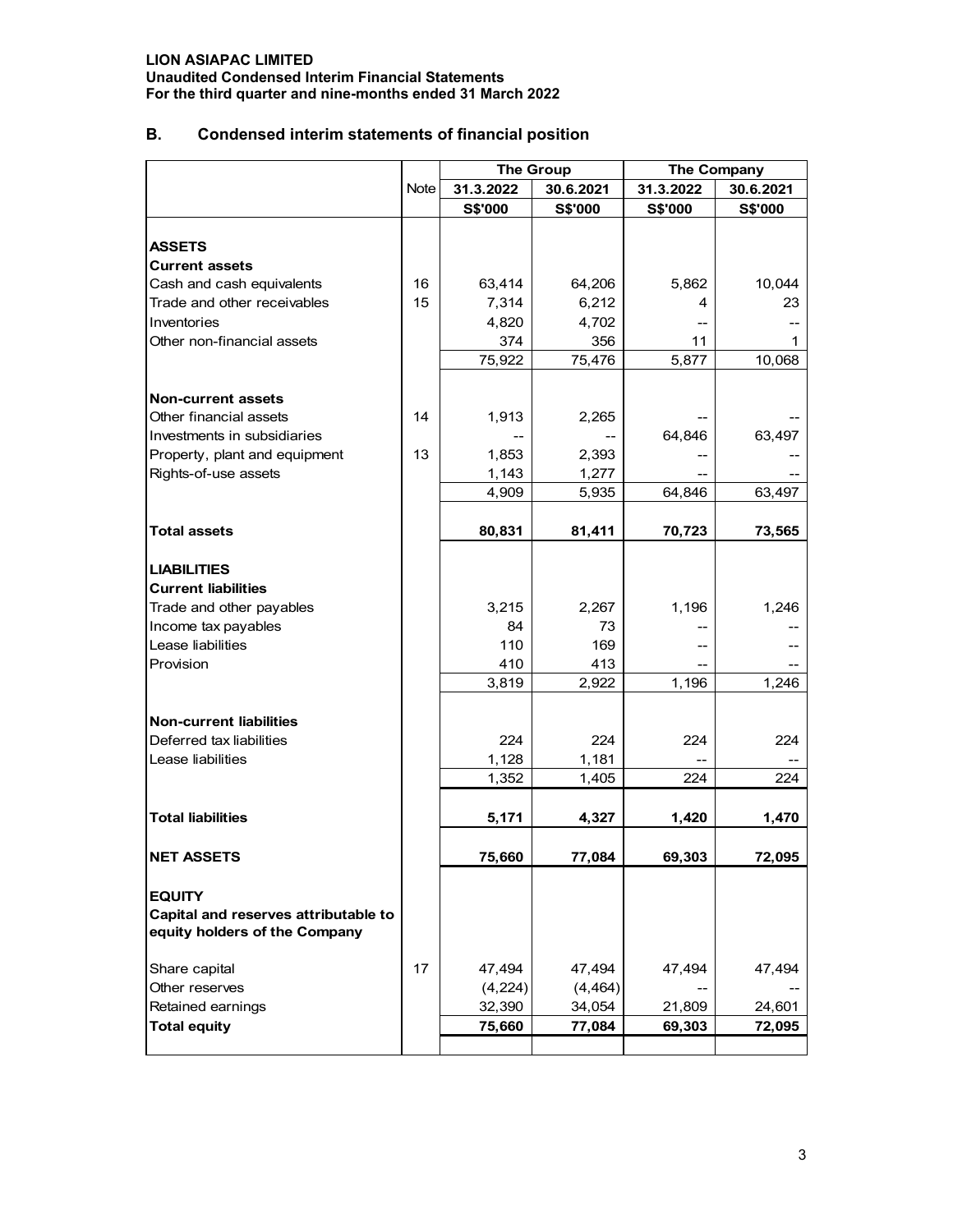## **C. Condensed interim statements of changes in equity**

#### **Consolidated Statement of Changes in Equity – The Group**

|                                                  |                          | Attributable to equity holders of the Company |                                    |                    |                                    |                             |                |  |
|--------------------------------------------------|--------------------------|-----------------------------------------------|------------------------------------|--------------------|------------------------------------|-----------------------------|----------------|--|
|                                                  | Share capital            | <b>Fair value</b><br>reserve                  | Currency<br>translation<br>reserve | Capital<br>reserve | <b>Statutory</b><br><b>Reserve</b> | <b>Retained</b><br>earnings | <b>Total</b>   |  |
|                                                  | <b>S\$'000</b>           | <b>S\$'000</b>                                | <b>S\$'000</b>                     | <b>S\$'000</b>     | <b>S\$'000</b>                     | <b>S\$'000</b>              | <b>S\$'000</b> |  |
| <b>Balance at 1.7.2021</b>                       | 47,494                   | 2,265                                         | (9,021)                            | 2,112              | 180                                | 34,054                      | 77,084         |  |
| Total comprehensive (loss)/income for the period | --                       | (410)                                         | 650                                | --                 | --                                 | (853)                       | (613)          |  |
| Dividend paid                                    | $\overline{\phantom{a}}$ | $\overline{\phantom{a}}$                      | $\overline{\phantom{a}}$           | $-$                | --                                 | (811)                       | (811)          |  |
| <b>Balance at 31.3.2022</b>                      | 47,494                   | 1,855                                         | (8, 371)                           | 2,112              | 180                                | 32,390                      | 75,660         |  |
|                                                  |                          |                                               |                                    |                    |                                    |                             |                |  |
| <b>Balance at 1.7.2020</b>                       | 47,494                   | $\sim$                                        | (10, 412)                          | 2,112              | 180                                | 33,117                      | 72,491         |  |
| Transfer to retained earning                     | --                       | $-$                                           | 10                                 | --                 | $\overline{\phantom{m}}$           | (10)                        |                |  |
| Total comprehensive income for the period        | $\overline{\phantom{a}}$ | $-$                                           | 987                                | --                 | $\overline{\phantom{m}}$           | 841                         | 1,828          |  |
| <b>Balance at 31.3.2021</b>                      | 47,494                   | $\sim$                                        | (9, 415)                           | 2,112              | 180                                | 33,948                      | 74,319         |  |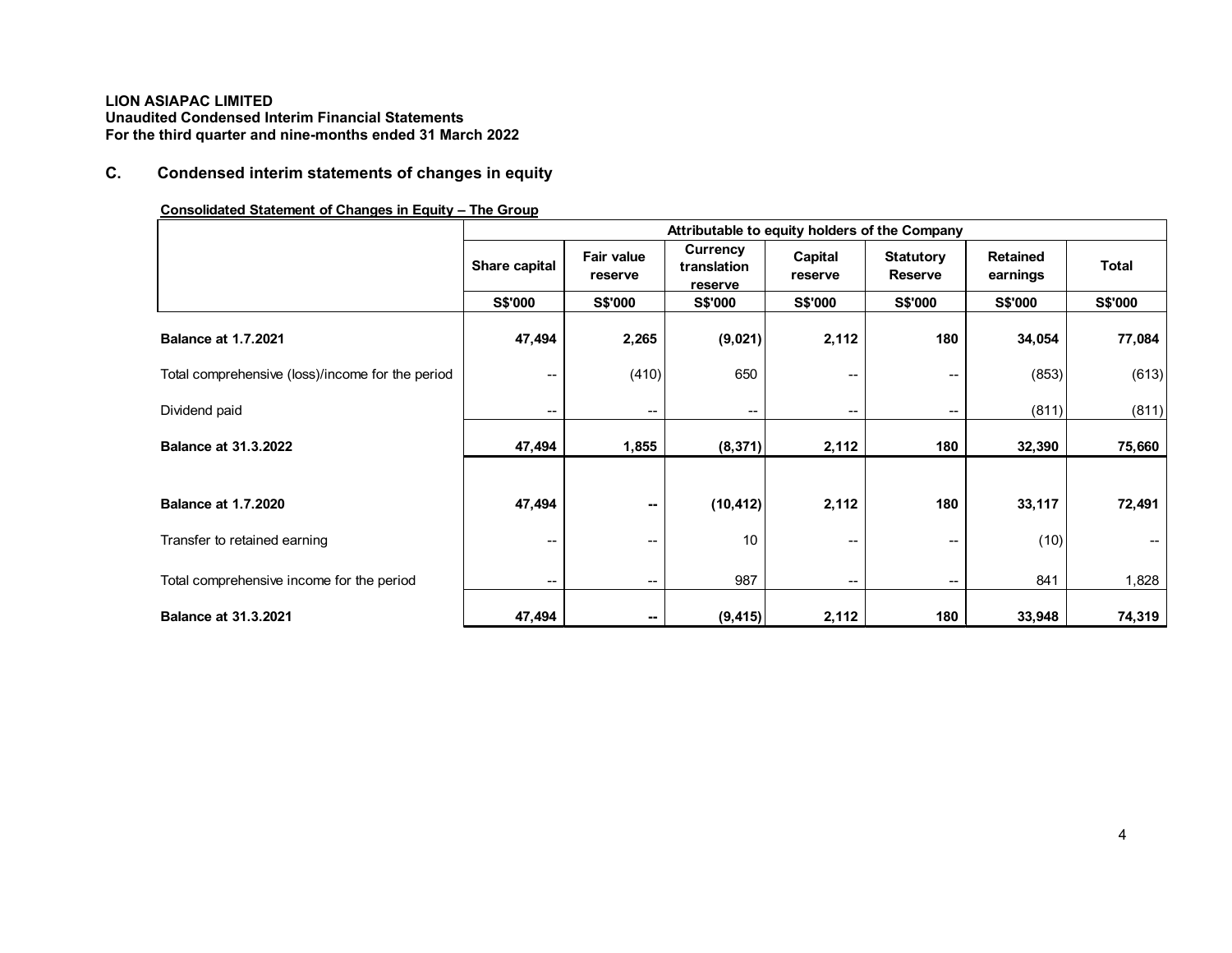## **C. Condensed interim statements of changes in equity (Cont'd)**

|                                         | Share capital  | <b>Retained earnings</b> | <b>Total</b>   |
|-----------------------------------------|----------------|--------------------------|----------------|
|                                         | <b>S\$'000</b> | <b>S\$'000</b>           | <b>S\$'000</b> |
| <b>Balance at 1.7.2021</b>              | 47,494         | 24,601                   | 72,095         |
| Total comprehensive loss for the period | --             | (1,981)                  | (1,981)        |
| Dividend paid                           | --             | (811)                    | (811)          |
| <b>Balance at 31.3.2022</b>             | 47,494         | 21,809                   | 69,303         |
|                                         |                |                          |                |
|                                         |                |                          |                |
| <b>Balance at 1.7.2020</b>              | 47,494         | 22,547                   | 70,041         |
| Total comprehensive loss for the period | --             | (235)                    | (235)          |
| <b>Balance at 31.3.2021</b>             | 47,494         | 22,312                   | 69,806         |

## **Statement of Changes in Equity – The Company**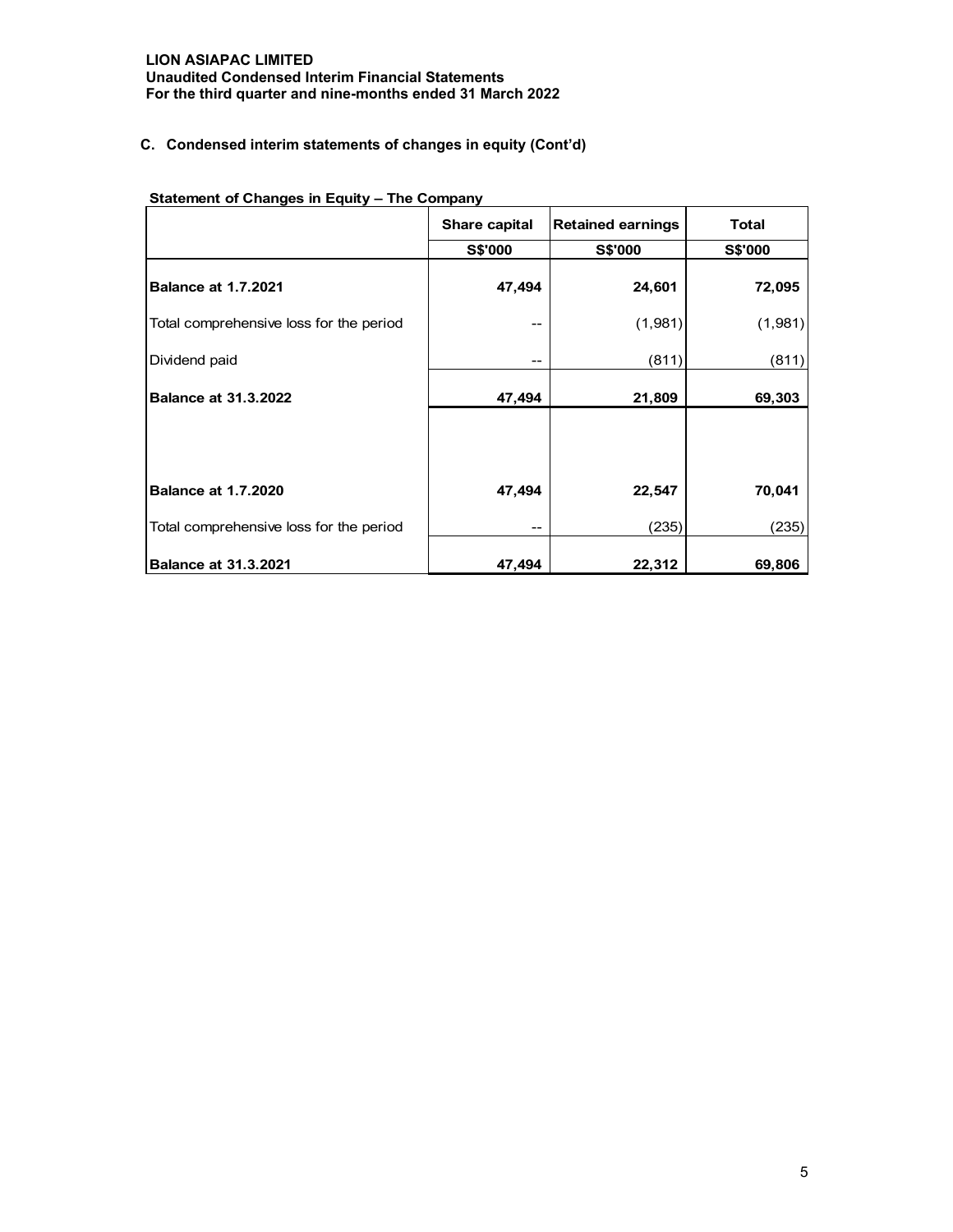**Unaudited Condensed Interim Financial Statements For the third quarter and nine-months ended 31 March 2022**

## **D. Condensed interim consolidated statement of cash flows**

|                                                              | <b>The Group</b>         |                |  |
|--------------------------------------------------------------|--------------------------|----------------|--|
|                                                              | <b>Nine Months Ended</b> |                |  |
|                                                              | 31.3.2022                | 31.3.2021      |  |
|                                                              | S\$'000                  | <b>S\$'000</b> |  |
|                                                              |                          |                |  |
| <b>Cash flows from operating activities</b>                  |                          |                |  |
| (Loss)/Profit before tax                                     | (853)                    | 841            |  |
| Adjustments for:                                             |                          |                |  |
| - Income tax expenses                                        | 91                       | 104            |  |
| - Depreciation of property, plant and equipment              | 754                      | 530            |  |
| - Depreciation of right-of-use assets                        | 152                      | 153            |  |
| - Property, plant and equipment written off                  | 13                       | 9              |  |
| - Interest income                                            | (666)                    | (782)          |  |
| - Interest expense                                           | 72                       | 77             |  |
| - Unrealised currency translation gains                      | (401)                    | (509)          |  |
| - Reversal of impairment loss on trade receivebles           | (9)                      |                |  |
| Operating cash flows before changes in working capital       | (847)                    | 423            |  |
| - Trade and other receivables                                | (1, 199)                 | 391            |  |
| - Inventories                                                | (148)                    | (1, 131)       |  |
| - Other non-financial assets                                 | (8)                      | 54             |  |
| - Trade and other payables                                   | 955                      |                |  |
| Net cash used in operations                                  | (1, 247)                 | (263)          |  |
| Income tax paid                                              |                          | (13)           |  |
| Net cash used in operating activities                        | (1, 247)                 | (276)          |  |
| <b>Cash flows from investing activities</b>                  |                          |                |  |
| Purchases of property, plant and equipment                   | (247)                    | (735)          |  |
| Interest received                                            | 253                      | 472            |  |
|                                                              |                          |                |  |
| Net cash from/(used in) investing activities                 | 6                        | (263)          |  |
| <b>Cash flows from financing activities</b>                  |                          |                |  |
| Interest paid                                                | (72)                     | (77)           |  |
| Repayment of lease liabilities - principal portion           | (130)                    | (115)          |  |
| Dividends paid to equity holders of the Company              | (811)                    |                |  |
| Net cash used in financing activities                        | (1,013)                  | (192)          |  |
| Net decrease in cash and cash equivalents                    | (2, 254)                 | (731)          |  |
| Cash and cash equivalents at beginning of financial period   | 29,073                   | 32,175         |  |
| Effects of currency translation on cash and cash equivalents | 161                      | 128            |  |
| Cash and cash equivalents at end of financial period         | 26,980                   | 31,572         |  |
|                                                              |                          |                |  |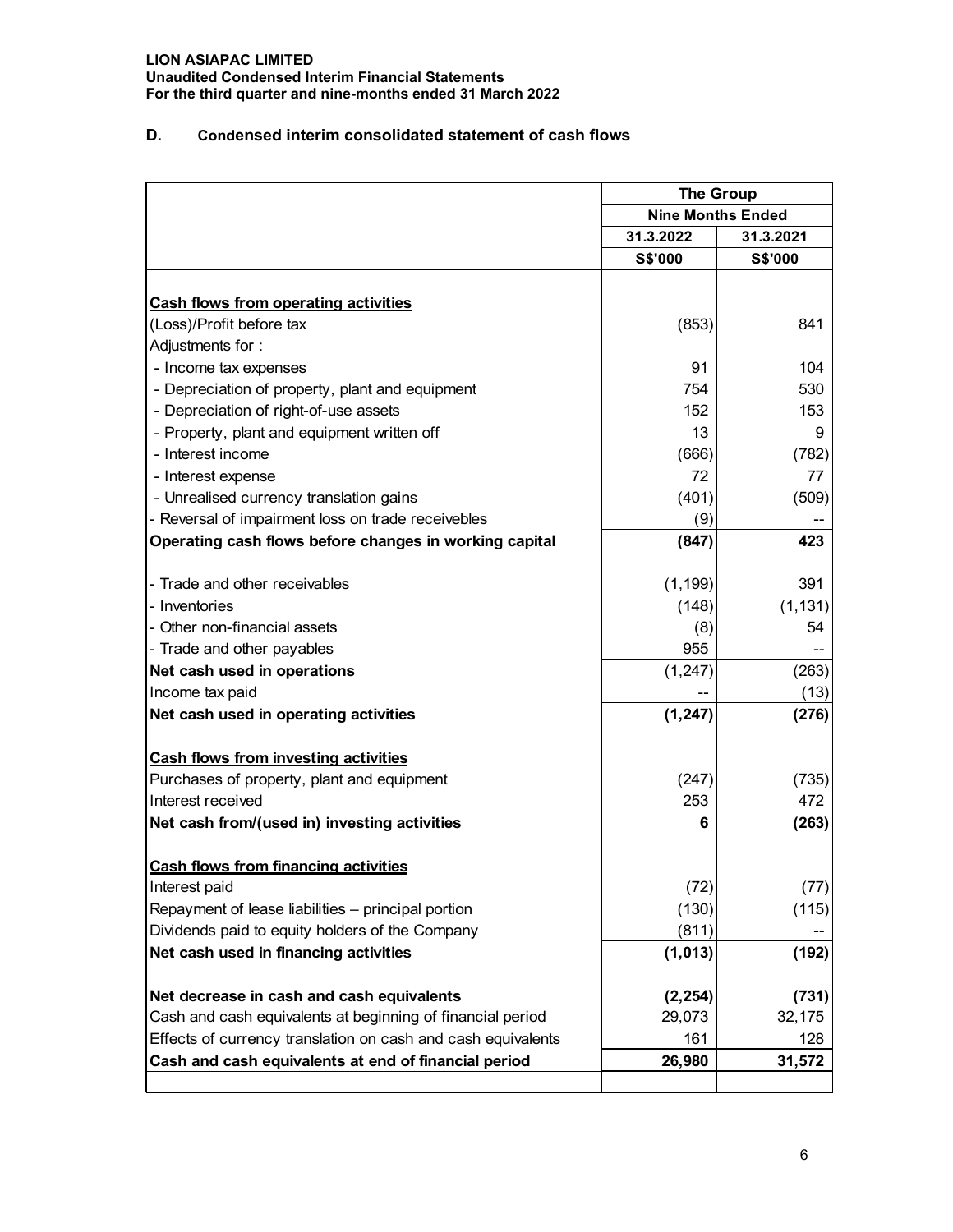## **E. Notes to the condensed interim consolidated financial statements**

## **1. General**

The Company is listed on the Singapore Exchange Securities Trading Limited ("SGX-ST") and incorporated and domiciled in Singapore with limited liabilities. The address of its registered office is 10 Arumugam Road, #10-00 LTC Building A, Singapore 409957. The financial statements are presented in Singapore dollars and they cover the Company (referred to as "parent") and the subsidiaries.

The principal activities of the Group are:

- (a) Lime manufacturing;
- (b) Trading of steel consumables; and
- (c) Investment holding.

The condensed interim financial statements for the period ended 31 March 2022 have not been audited or reviewed.

## **2. Basis of preparation**

The condensed interim financial statements for the period ended 31 March 2022 have been prepared in accordance with SFRS(I) 1-34 Interim Financial Reporting issued by the Accounting Standards Council Singapore. The condensed interim financial statements do not include all the information required for a complete set of financial statements. However, selected explanatory notes were included to explain events and transactions that were significant to an understanding of the changes in the Group's financial position and performance of the Group since the last interim financial statements for the year ended 30 June 2021.

The accounting policies adopted were consistent with those of the previous financial year which were prepared in accordance with SFRS(I)s, except for the adoption of new and amended standards as set out in Note 2.1.

The condensed interim financial statements were presented in Singapore dollar which was the Company's functional currency.

#### **2.1. New and amended standards adopted by the Group**

A number of amendments to Standards have become applicable for the current reporting period. The Group did not have to change its accounting policies or make retrospective adjustments as a result of adopting those standards.

## **2.2. Critical judgements, assumptions and estimation uncertainties**

In preparing the condensed interim financial statements, management has made judgements, estimates and assumptions that affect the application of accounting policies and the reported amounts of assets and liabilities, income and expense. Actual results may differ from these estimates.

The significant judgements made by management in applying the Group's accounting policies and the key sources of estimation uncertainty were the same as those that applied to the consolidated financial statements as at and for the year ended 30 June 2021.

Estimates and underlying assumptions were reviewed on an ongoing basis. Revisions to accounting estimates were recognised in the period in which the estimates were revised and in any future periods affected.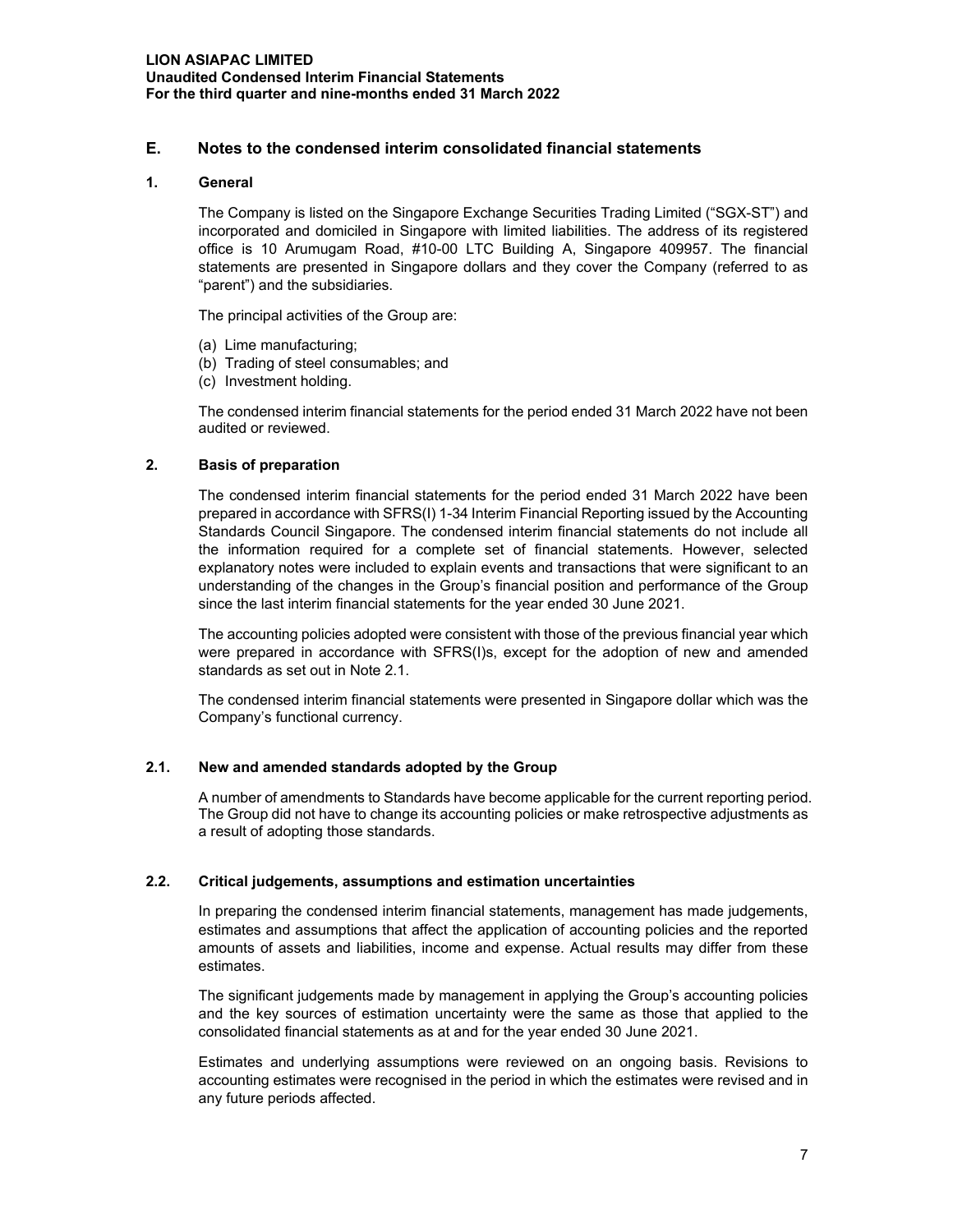## **E. Notes to the condensed interim consolidated financial statements (Cont'd)**

#### **2.2. Critical judgements, assumptions and estimation uncertainties (Cont'd)**

Information about assumptions and estimation uncertainties that have a significant risk of resulting in a material adjustment to the carrying amounts of assets and liabilities within the next financial period are included in the following notes:

- Note 13 Assessment of impairment loss on property, plant and equipment
- Note 15 Assessment of expected loss on trade receivable

## **3. Seasonal operations**

The Group's businesses were not affected significantly by seasonal or cyclical factors during the financial period.

#### **4. Related party transactions**

|                                         | Third quarter ended         |                      | Nine months ended           |                      |
|-----------------------------------------|-----------------------------|----------------------|-----------------------------|----------------------|
|                                         | 31.3.2022<br><b>S\$'000</b> | 31.3.2021<br>S\$'000 | 31.3.2022<br><b>S\$'000</b> | 31.3.2021<br>S\$'000 |
| Significant related party transactions: |                             |                      |                             |                      |
| Revenue                                 | 3,051                       | 738                  | 8.870                       | 2,298                |
| Purchase of goods                       | 21                          | 113                  | 74                          | 149                  |
| Rental                                  | 30                          | 30                   | 89                          | 90                   |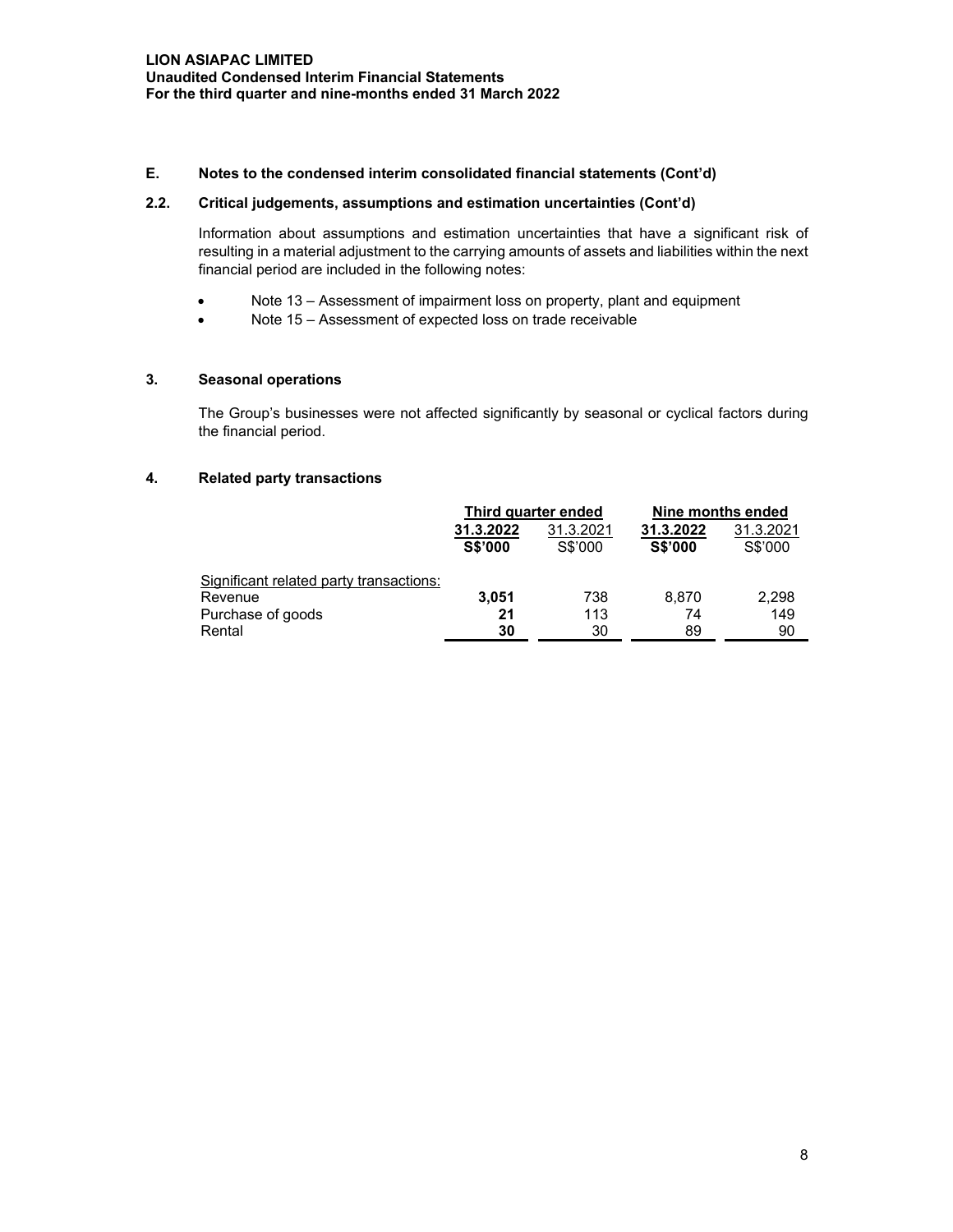## **E. Notes to the condensed interim consolidated financial statements (Cont'd)**

## **5. Financial information by operating segments**

The segments and the types of products and services are as follows:

- a) Manufacturing of lime manufacturing and sales of quicklime, hydrated lime and quicklime powder.
- b) Trading of steel consumables trading of consumables required for steel product manufacturing.
- c) Investment holding/others managing investments

| <b>The Group</b>                                                                                                         | Lime<br>manufacturing | <b>Consumables</b><br>trading | Investment<br>holding | <b>Total for</b><br>continuing<br>operations |
|--------------------------------------------------------------------------------------------------------------------------|-----------------------|-------------------------------|-----------------------|----------------------------------------------|
|                                                                                                                          | \$'000                | \$'000                        | \$'000                | \$'000                                       |
| Nine months ended 31 March<br>2022                                                                                       |                       |                               |                       |                                              |
| Revenue                                                                                                                  | 14,736                | 6,634                         |                       | 21,370                                       |
| <b>Segment result</b><br>Other income and gains<br>Profit before income tax<br>Income tax expense<br><b>Total profit</b> | (1,233)<br>200        | (457)<br>263                  | (395)<br>860          | (2,085)<br>1,323<br>(762)<br>(91)<br>(853)   |
| Non-cash expenses<br>Depreciation - segment                                                                              | 798                   | 102                           | 6                     | 906                                          |
| Reportable segment assets and<br>consolidated total assets                                                               | 21,046                | 15,385                        | 44,400                | 80,831                                       |
| Reportable segment liabilities<br>Unallocated:                                                                           | 4,162                 | 170                           | 615                   | 4,947                                        |
| Deferred tax liabilities<br><b>Consolidated total liabilities</b>                                                        |                       |                               |                       | 224<br>5,171                                 |
| Other reportable segment item<br>Capital expenditure                                                                     | 247                   |                               |                       | 247                                          |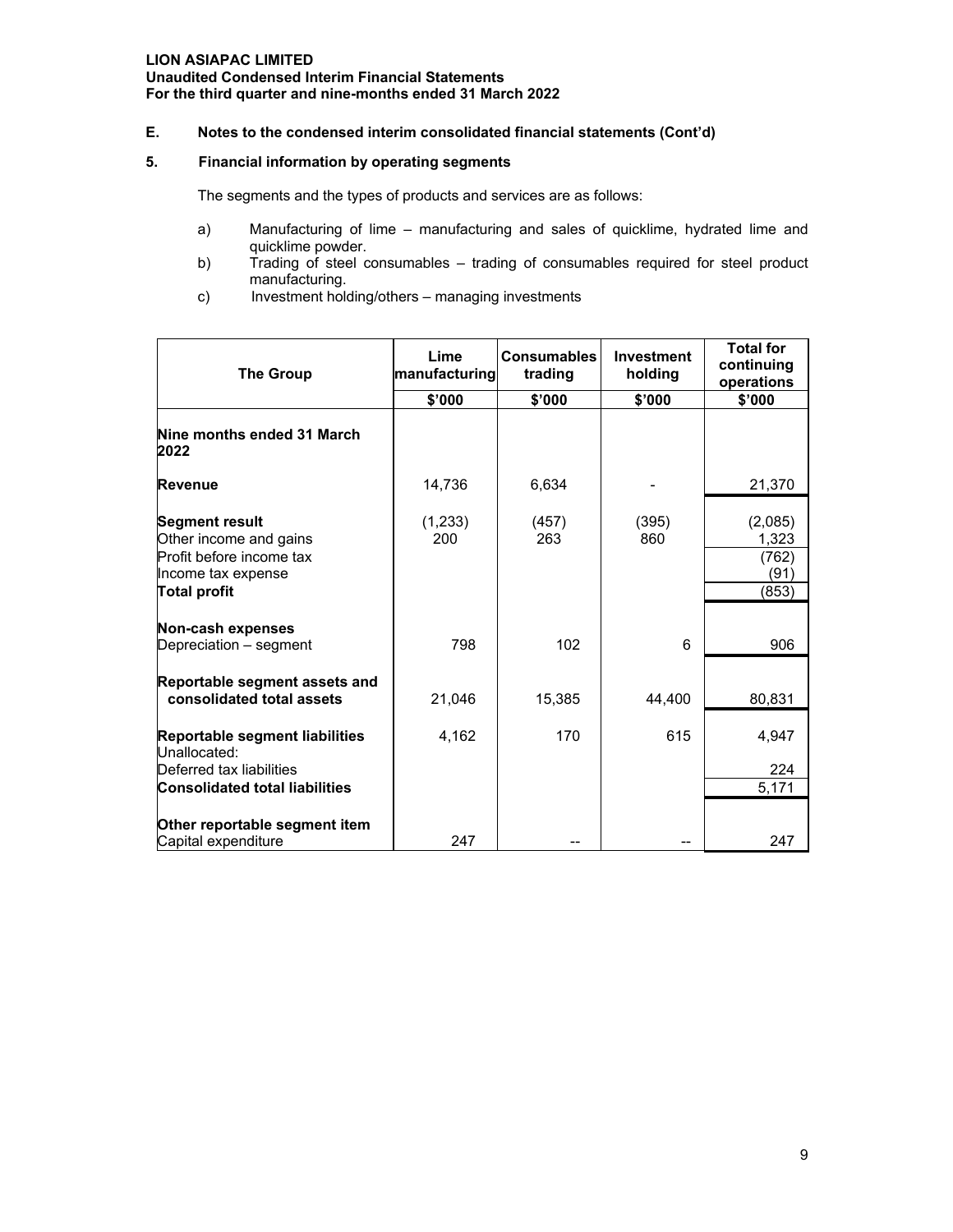**Unaudited Condensed Interim Financial Statements For the third quarter and nine-months ended 31 March 2022**

## **E. Notes to the condensed interim consolidated financial statements (Cont'd)**

#### **5. Financial information by operating segments (Cont'd)**

| <b>The Group</b>                                                                                                         | Lime<br>manufacturing | <b>Consumables</b><br>trading | Investment<br>holding | <b>Total for</b><br>continuing<br>operations |
|--------------------------------------------------------------------------------------------------------------------------|-----------------------|-------------------------------|-----------------------|----------------------------------------------|
|                                                                                                                          | \$'000                | \$'000                        | \$'000                | \$'000                                       |
| Nine months ended 31 March<br>2021                                                                                       |                       |                               |                       |                                              |
| <b>Revenue</b>                                                                                                           | 13,104                |                               |                       | 13,104                                       |
| <b>Segment result</b><br>Other income and gains<br>Profit before income tax<br>Income tax expense<br><b>Total profit</b> | 177<br>301            | (601)<br>327                  | (408)<br>1,149        | (832)<br>1,777<br>945<br>(104)<br>841        |
|                                                                                                                          |                       |                               |                       |                                              |
| Non-cash expenses<br>Depreciation - segment                                                                              | 573                   | 104                           | 6                     | 683                                          |
| Reportable segment assets and<br>consolidated total assets                                                               | 18,239                | 15,653                        | 44,873                | 78,765                                       |
| Reportable segment liabilities<br>Unallocated:                                                                           | 3,333                 | 307                           | 582                   | 4,222                                        |
| Deferred tax liabilities                                                                                                 |                       |                               |                       | 224                                          |
| <b>Consolidated total liabilities</b>                                                                                    |                       |                               |                       | 4,446                                        |
| Other reportable segment item<br>Capital expenditure                                                                     | 735                   |                               |                       | 735                                          |

## **Geographical information**

As at 31 March 2022, the Group's three business segments operated in three main geographical areas:

| Malavsia |  |  | the main activity is sales of lime and trading of steel consumables; |  |  |
|----------|--|--|----------------------------------------------------------------------|--|--|
|----------|--|--|----------------------------------------------------------------------|--|--|

- 
- Australia  $-$  the main activity is investment holding.<br>Singapore  $-$  the main activity is investment holding.  $-$  the main activity is investment holding.

|               |                | <b>Revenue</b><br>Third quarter ended |           | <b>Non-current assets</b><br>Nine months ended |  |
|---------------|----------------|---------------------------------------|-----------|------------------------------------------------|--|
|               | 31.3.2022      | 31.3.2021                             | 31.3.2022 | 31.3.2021                                      |  |
|               | <b>S\$'000</b> | S\$'000                               | S\$'000   | S\$'000                                        |  |
| Malaysia      | 21,362         | 12,897                                | 2,893     | 3,576                                          |  |
| Australia     | --             | --                                    | 1,913     |                                                |  |
| Singapore     | 8              | 203                                   | 103       | 223                                            |  |
| <b>Others</b> | --             | 4                                     | --        | --                                             |  |
|               | 21,370         | 13,104                                | 4,909     | 3,799                                          |  |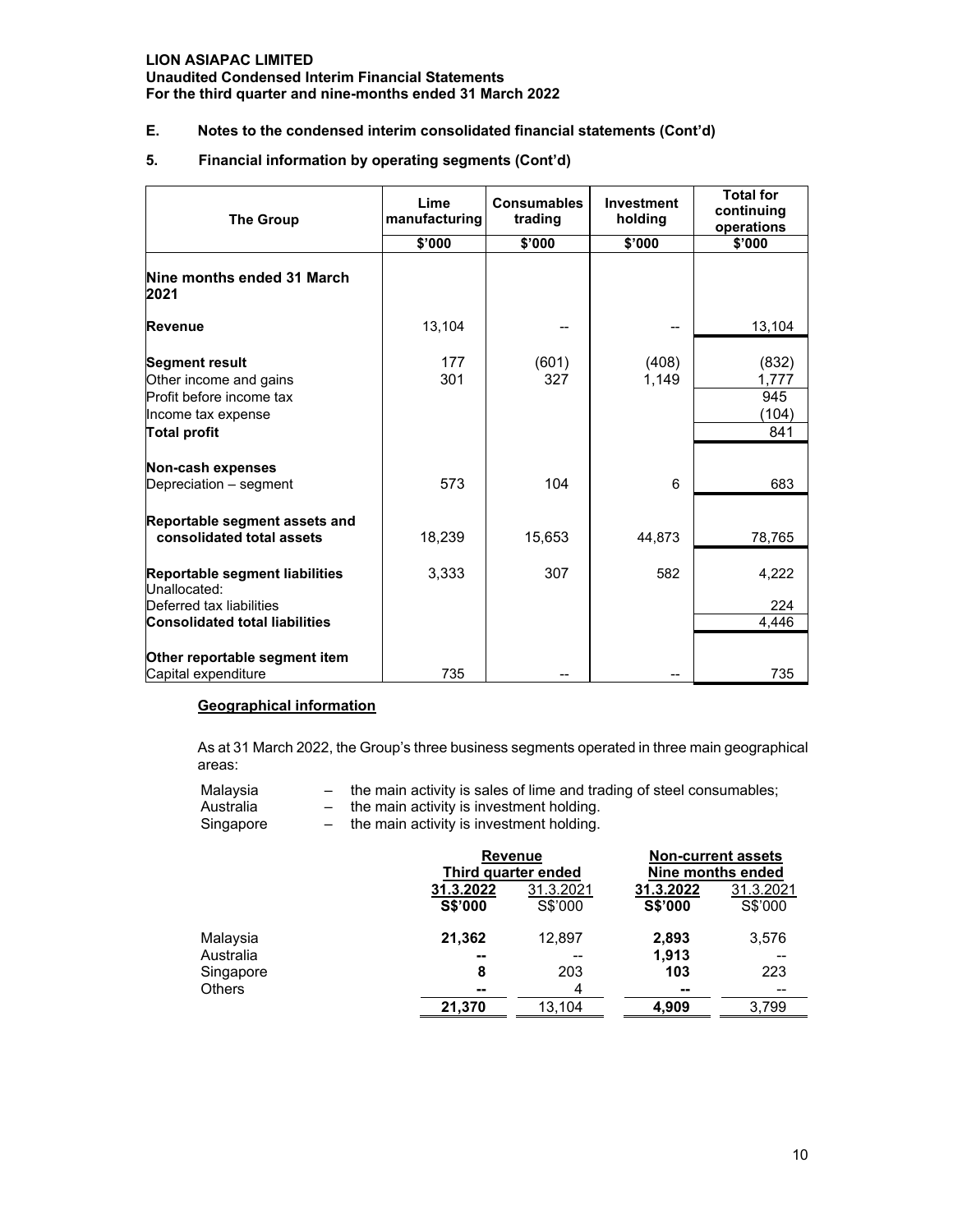## **E. Notes to the condensed interim consolidated financial statements (Cont'd)**

## **6. Financial assets and financial liabilities**

The following table categorises the carrying amount of financial assets and liabilities recorded at the end of the reporting year:

|                                         | Group          |           | Company        |           |
|-----------------------------------------|----------------|-----------|----------------|-----------|
|                                         | 31.3.2022      | 30.6.2021 | 31.3.2022      | 30.6.2021 |
|                                         | <b>S\$'000</b> | S\$'000   | <b>S\$'000</b> | S\$'000   |
| Financial assets:                       |                |           |                |           |
| Financial assets at amortised cost      | 70,728         | 70,418    | 5,866          | 10,067    |
| Financial assets at fair value through  |                |           |                |           |
| other comprehensive income              | 1,913          | 2,265     | --             |           |
| At end of the year                      | 72,641         | 72,683    | 5,866          | 10,067    |
|                                         |                |           |                |           |
| Financial liabilities:                  |                |           |                |           |
| Financial liabilities at amortised cost | 4,453          | 3,617     | 1,196          | 1,246     |
| At end of the year                      | 4,453          | 3,617     | 1,196          | 1,246     |

## **7. Revenue**

Revenue from contracts with customers

|       | Third quarter ended         |                      | Nine months ended           |                      |
|-------|-----------------------------|----------------------|-----------------------------|----------------------|
|       | 31.3.2022<br><b>S\$'000</b> | 31.3.2021<br>S\$'000 | 31.3.2022<br><b>S\$'000</b> | 31.3.2021<br>S\$'000 |
| Sales | 6.783                       | 4.136                | 21.370                      | 13.104               |

## **8. Other income and gains**

|                                     | Third quarter ended  |                      |                      | Nine months ended    |
|-------------------------------------|----------------------|----------------------|----------------------|----------------------|
|                                     | 31.3.2022<br>S\$'000 | 31.3.2021<br>S\$'000 | 31.3.2022<br>S\$'000 | 31.3.2021<br>S\$'000 |
| Interest income                     | 216                  | 239                  | 666                  | 782                  |
| Exchange gain                       | 76                   | (136)                | 376                  | 577                  |
| Penalties from shortfall on minimum |                      |                      |                      |                      |
| purchases                           | 66                   | 439                  | 109                  | 223                  |
| Rental recharged                    | 24                   | 23                   | 71                   | 70                   |
| Reversal of impairment loss on      |                      |                      |                      |                      |
| receivables                         |                      | --                   | 9                    |                      |
| <b>Others</b>                       | 20                   | 65                   | 92                   | 125                  |
|                                     | 402                  | 630                  | 1.323                | 1.777                |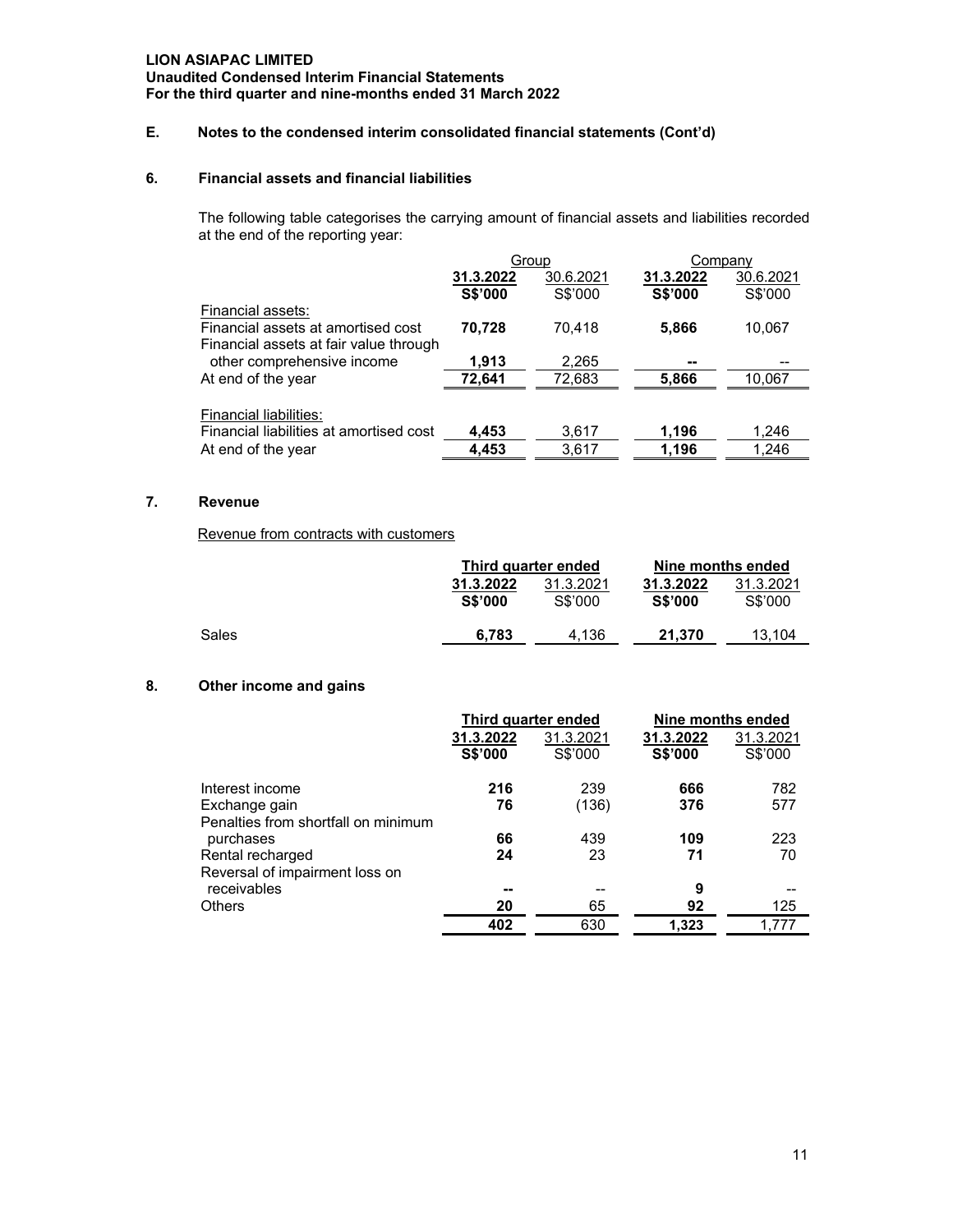#### **Unaudited Condensed Interim Financial Statements For the third quarter and nine-months ended 31 March 2022**

## **E. Notes to the condensed interim consolidated financial statements (Cont'd)**

## **9. Other expenses**

The major and other selected components include the following:

|                             | Third quarter ended |           | Nine months ended |           |
|-----------------------------|---------------------|-----------|-------------------|-----------|
|                             | 31.3.2022           | 31.3.2021 | 31.3.2022         | 31.3.2021 |
|                             | <b>S\$'000</b>      | S\$'000   | <b>S\$'000</b>    | S\$'000   |
| Limekiln restart cost       | 52                  |           | 204               |           |
| Limekiln refurbishment cost | 141                 | --        | 141               | --        |
| Maintenance expense         | 54                  | 89        | 166               | 254       |
| Material handling           | 115                 | 78        | 318               | 256       |
| Transportation expense      | 517                 | 529       | 1,810             | 1,708     |
| <b>Utilities</b>            | 338                 | 304       | 1,011             | 900       |

#### **10. Income tax**

|                    | Third quarter ended         |                      | Nine months ended           |                      |
|--------------------|-----------------------------|----------------------|-----------------------------|----------------------|
|                    | 31.3.2022<br><b>S\$'000</b> | 31.3.2021<br>S\$'000 | 31.3.2022<br><b>S\$'000</b> | 31.3.2021<br>S\$'000 |
| Current income tax | 30                          | 34                   | 91                          | 104                  |

## **11. (Losses)/Earnings per share**

|                                                                                                            | Third quarter ended         |                      | Nine months ended           |                      |
|------------------------------------------------------------------------------------------------------------|-----------------------------|----------------------|-----------------------------|----------------------|
|                                                                                                            | 31.3.2022<br><b>S\$'000</b> | 31.3.2021<br>S\$'000 | 31.3.2022<br><b>S\$'000</b> | 31.3.2021<br>S\$'000 |
| (Loss)/Profit, net of tax attributable to<br>owners of the Company (S\$'000)<br>Weighted average number of | (456)                       | 235                  | (853)                       | 841                  |
| ordinary shares ('000)                                                                                     | 81,105                      | 81,105               | 81,105                      | 81,105               |
| (Losses)/Earnings per share (cents)                                                                        | (0.56)                      | 0.29                 | (1.05)                      | 1.04                 |

The diluted (losses)/earnings per share was the same as the basic (losses)/earnings per share as there were no share options outstanding (31.3.2021: Nil).

## **12. Net asset value**

|                                    | Group                       |                      | Company                     |                      |
|------------------------------------|-----------------------------|----------------------|-----------------------------|----------------------|
|                                    | 31.3 2022<br><b>S\$'000</b> | 30.6.2021<br>S\$'000 | 31.3 2022<br><b>S\$'000</b> | 30.6.2021<br>S\$'000 |
| Net asset value per ordinary share | 93.29                       | 95.04                | 85.45                       | 88.89                |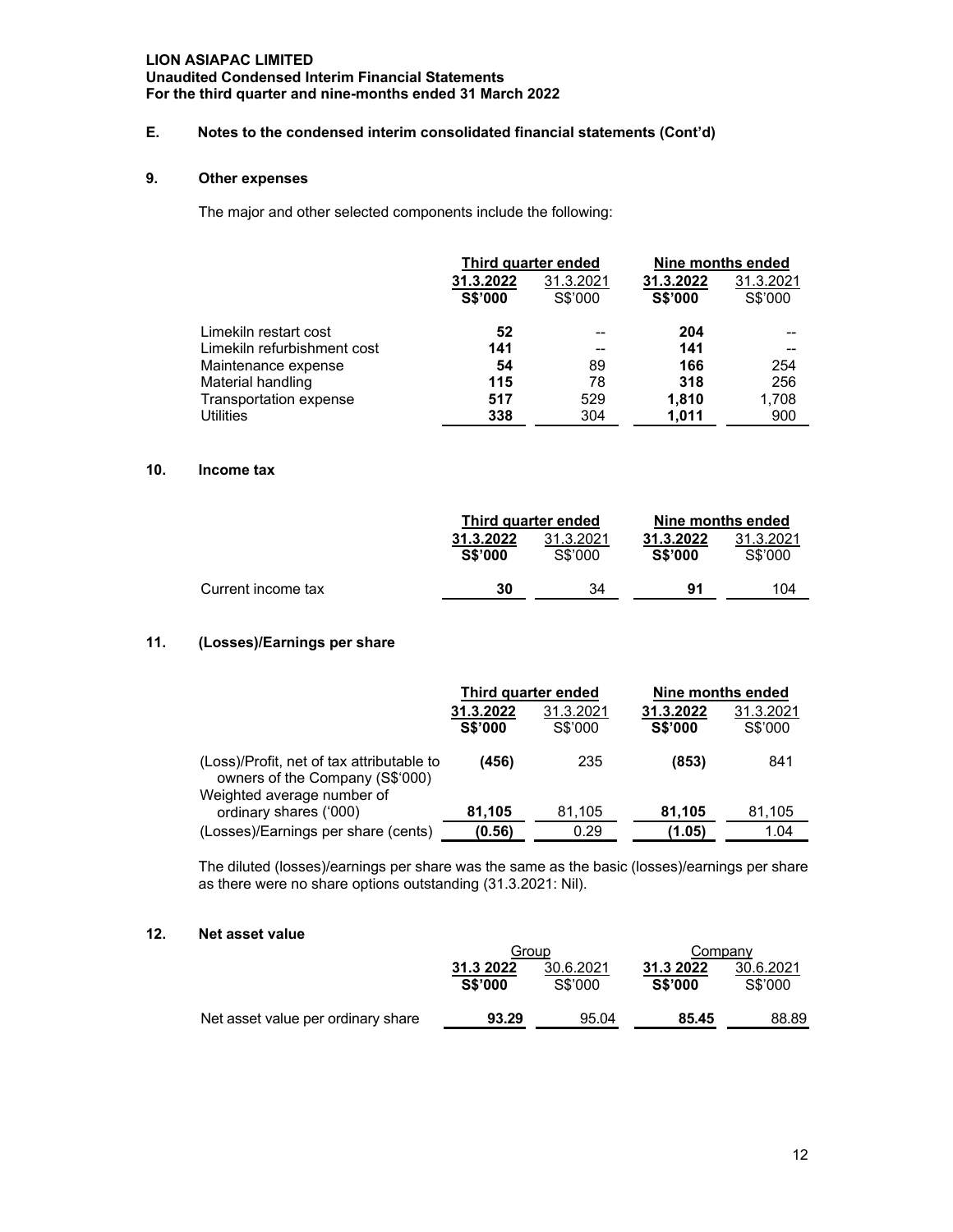## **E. Notes to the condensed interim consolidated financial statements (Cont'd)**

#### **13. Property, plant and equipment**

The Group used cost approach (depreciated replacement cost method) in determining fair value less costr of disposal for its property, plant & equipment ("PPE") held by subsidiary, Compact Energy Sdn Bhd.

There is no impairment considered necessary for the PPE for the current financial reporting period.

#### **14. Other financial assets**

|                                                               | Group          |         |
|---------------------------------------------------------------|----------------|---------|
|                                                               | 31.3 2022      |         |
|                                                               | <b>S\$'000</b> | S\$'000 |
| Movements during the year:                                    |                |         |
| Fair value at beginning of the year                           | 2.265          |         |
| Currency translation differences                              | 58             |         |
| (Decrease)/Increase in fair value through other comprehensive |                |         |
| income                                                        | (410)          | 2,265   |
| Fair value at end of the year                                 | 1.913          | 2,265   |

Other financial assets comprised the quoted shares of Mindax Limited, which was listed on the Australian Securities Exchange ("ASX"). The equity investment was classified as level 1 in the fair value hierarchy as it was traded in an active market.

#### **15. Trade and other receivables**

The impairment allowance was based on the individual assessment of the large balances and the use of a matrix for the smaller balances based on its historical observed default rates (over a period of 36 months) over the expected life of the trade receivables and was adjusted for forward-looking estimates. At each reporting date, the historical observed default rates were updated and changes in the forward-looking estimates were analysed. The loss allowance was determined for trade receivables as follow:

Aging analysis of trade receivables that are past due:

|                        | Gross amount | Loss allowance |
|------------------------|--------------|----------------|
| Group                  | S\$'000      | S\$'000        |
| 30.3.2022:             |              |                |
| Within credit limit    | 4,998        |                |
| 1 to 30 days past due  | 945          | --             |
| 31 to 60 days past due | 375          |                |
| 61 to 90 days past due | 355          |                |
| Over 90 days past due  | 168          | --             |
| Total                  | 6.841        |                |
|                        |              |                |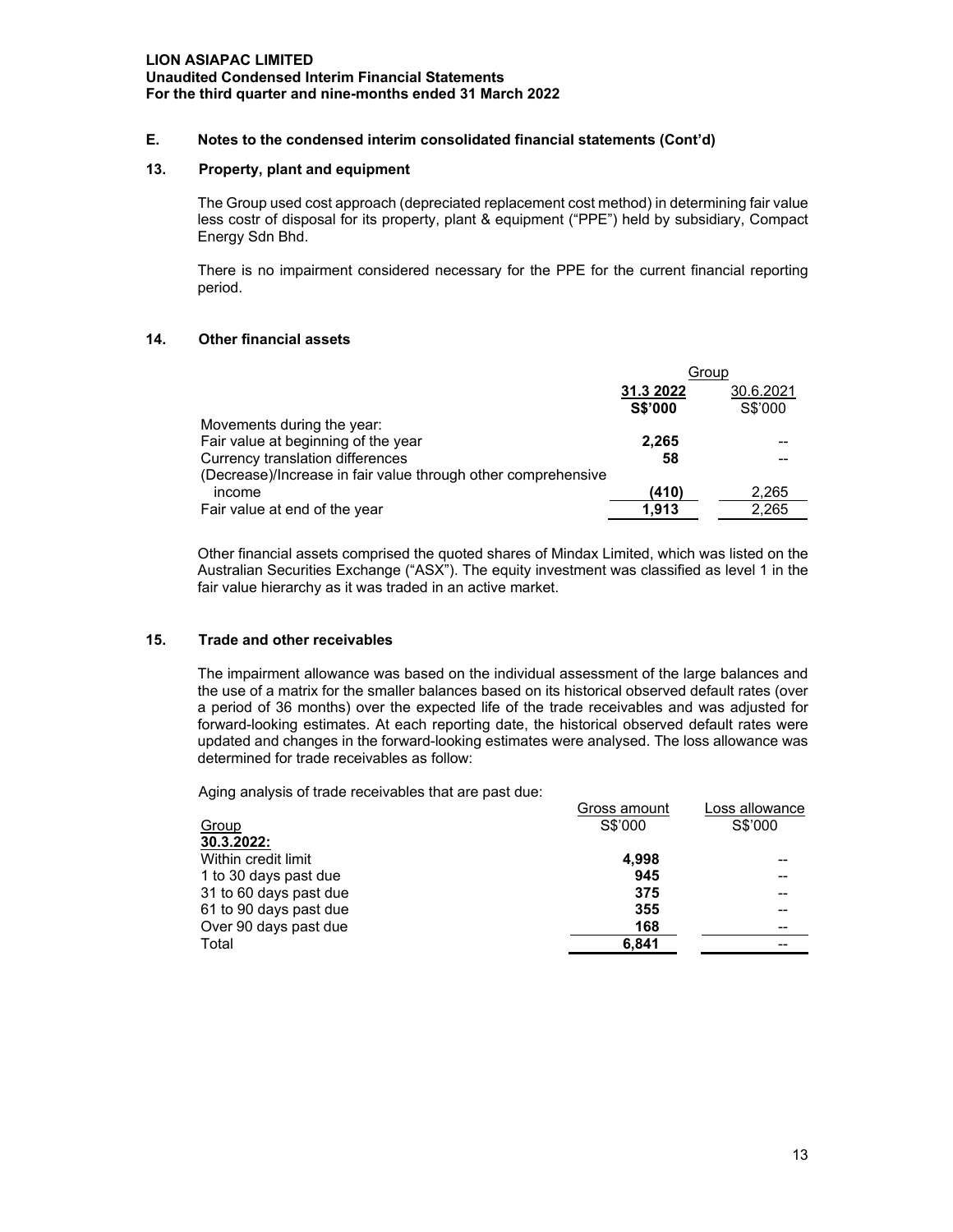## **E. Notes to the condensed interim consolidated financial statements (Cont'd)**

## **15. Trade and other receivables (Cont'd)**

Aging analysis of trade receivables that are past due:

|                        | Gross amount | Loss allowance |
|------------------------|--------------|----------------|
| Group                  | S\$'000      | S\$'000        |
| 30.6.2021:             |              |                |
| Within credit limit    | 4.318        |                |
| 1 to 30 days past due  | 514          |                |
| 31 to 60 days past due | 379          | --             |
| 61 to 90 days past due | 286          |                |
| Over 90 days past due  | 164          | 9              |
| Total                  | 5,661        | 9              |
|                        |              |                |

There were no significant changes in credit risk by comparing the debtor's credit risk at initial recognition with the credit risk at the reporting date. Accordingly, no allowances were considered necessary.

#### **16. Cash and cash equivalents**

|                          | Group                       |                      | Company                     |                      |
|--------------------------|-----------------------------|----------------------|-----------------------------|----------------------|
|                          | 31.3.2022<br><b>S\$'000</b> | 30.6.2021<br>S\$'000 | 31.3.2022<br><b>S\$'000</b> | 30.6.2021<br>S\$'000 |
| Cash at bank and on hand | 7.597                       | 3.533                | 805                         | 531                  |
| Fixed deposits           | 55,817                      | 60,673               | 5.057                       | 9.513                |
| Cash at end of the year  | 63,414                      | 64.206               | 5,862                       | 10.044               |

Cash and cash equivalents in the statement of cash flows:

|                                                          | Group                       |                      |  |
|----------------------------------------------------------|-----------------------------|----------------------|--|
|                                                          | 31.3.2022<br><b>S\$'000</b> | 30.6.2021<br>S\$'000 |  |
| Amount as shown above                                    | 63.414                      | 64.206               |  |
| Cash subjected to foreign exchange control               | (36.434)                    | (35, 133)            |  |
| Cash and cash equivalents in the statement of cash flows | 26,980                      | 29.073               |  |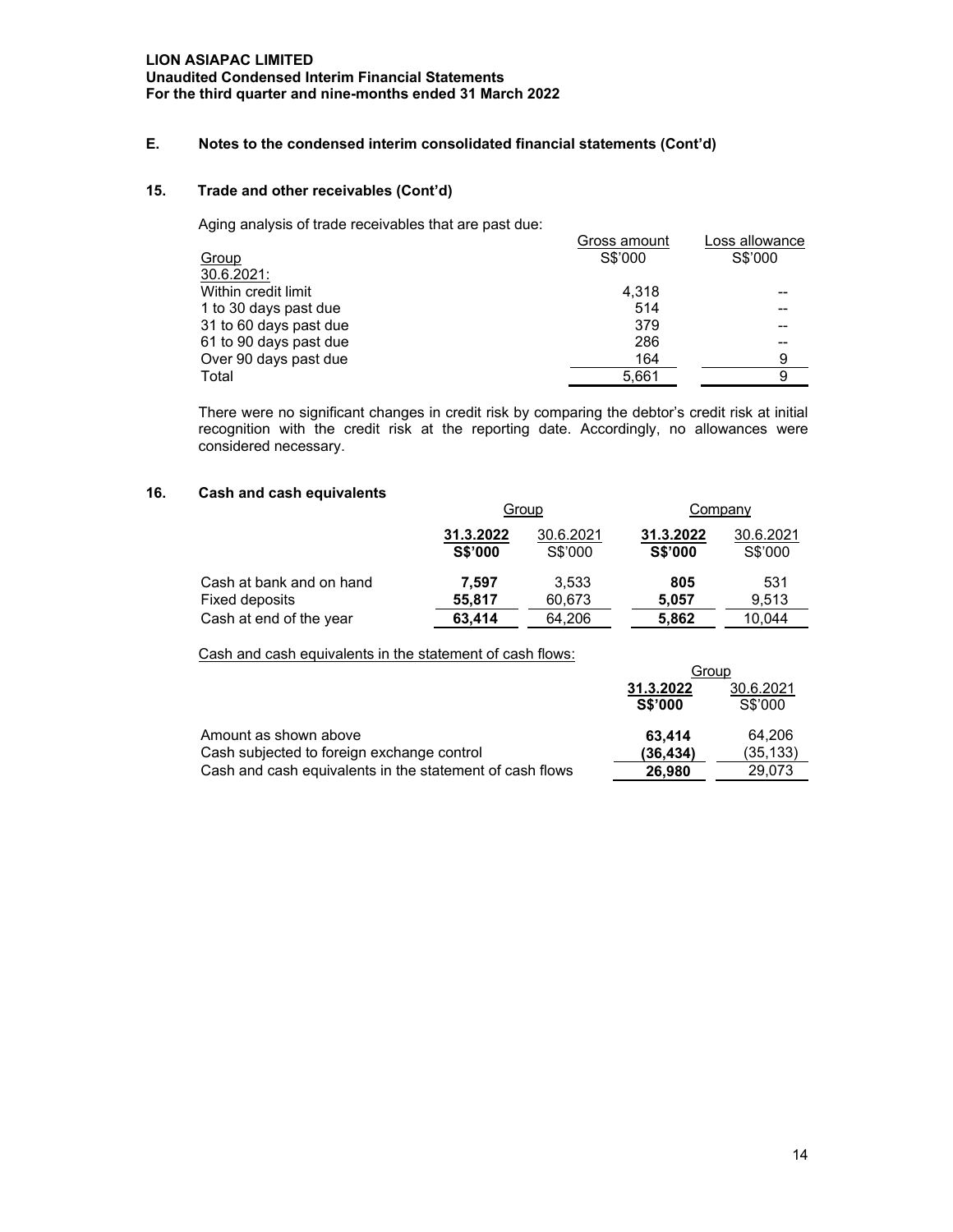**Unaudited Condensed Interim Financial Statements For the third quarter and nine-months ended 31 March 2022**

## **E. Notes to the condensed interim consolidated financial statements (Cont'd)**

**17. Share capital** 

|                                                                                                            | Number<br>of shares<br>issued | Share<br>capital<br>S\$'000 |
|------------------------------------------------------------------------------------------------------------|-------------------------------|-----------------------------|
| <b>Issued share capital</b>                                                                                |                               |                             |
| Balances as 31.12.2021, and 31.3.2022                                                                      | 81,104,539                    | 47,494                      |
| <b>Treasury shares</b><br>Balances as 31.3.2021, 31.12.2021, and 31.3.2022                                 |                               |                             |
| Total number of issued shares excluding treasury shares<br>Balances as 31.3.2021, 30.6.2021, and 31.3.2022 | 81,104,539                    | 47.494                      |

## **18. Subsequent events**

There were no known subsequent events which have led to adjustments to this set of condensed interim financial statements.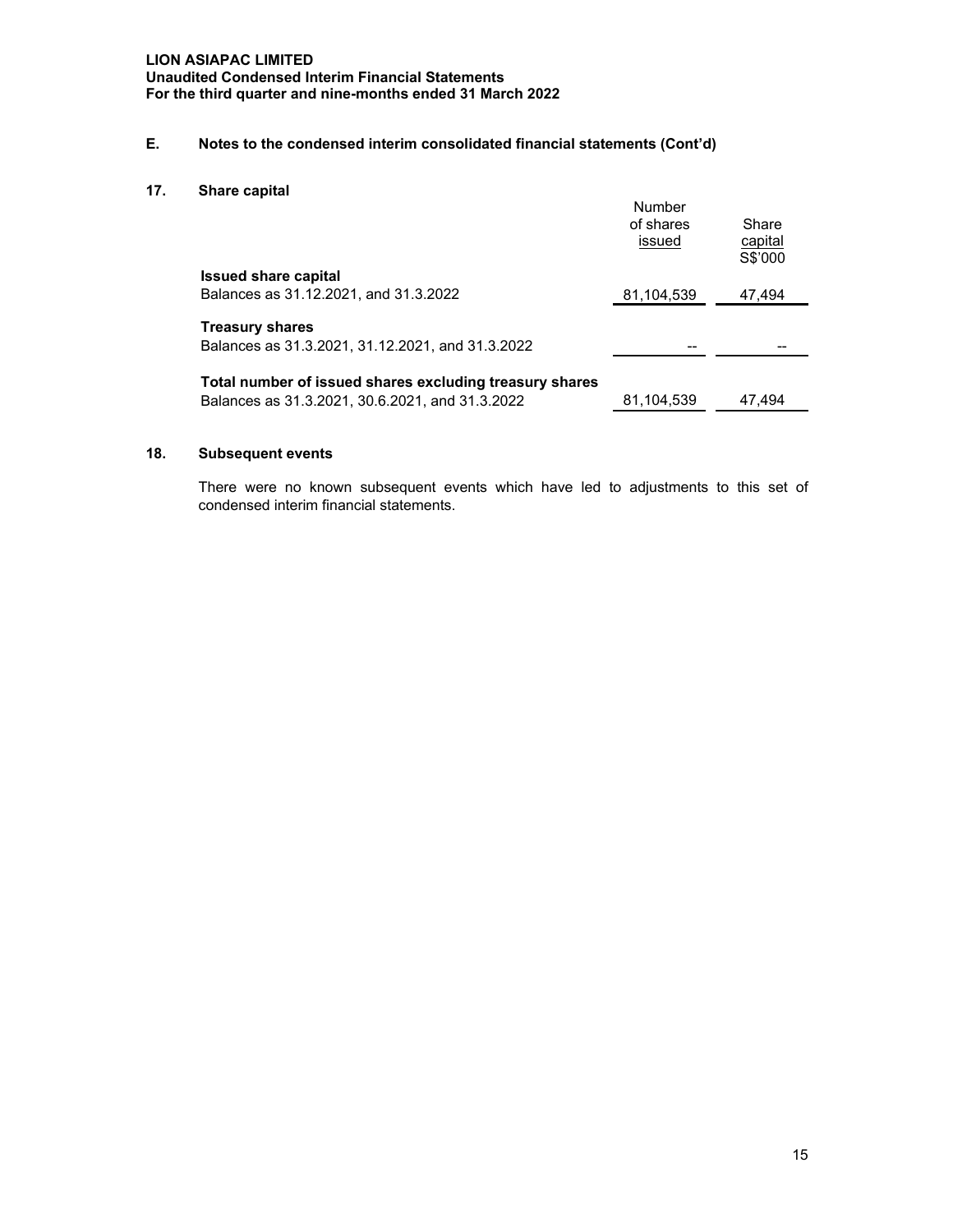Other information Required by Lisitng Rule Appendix 7.2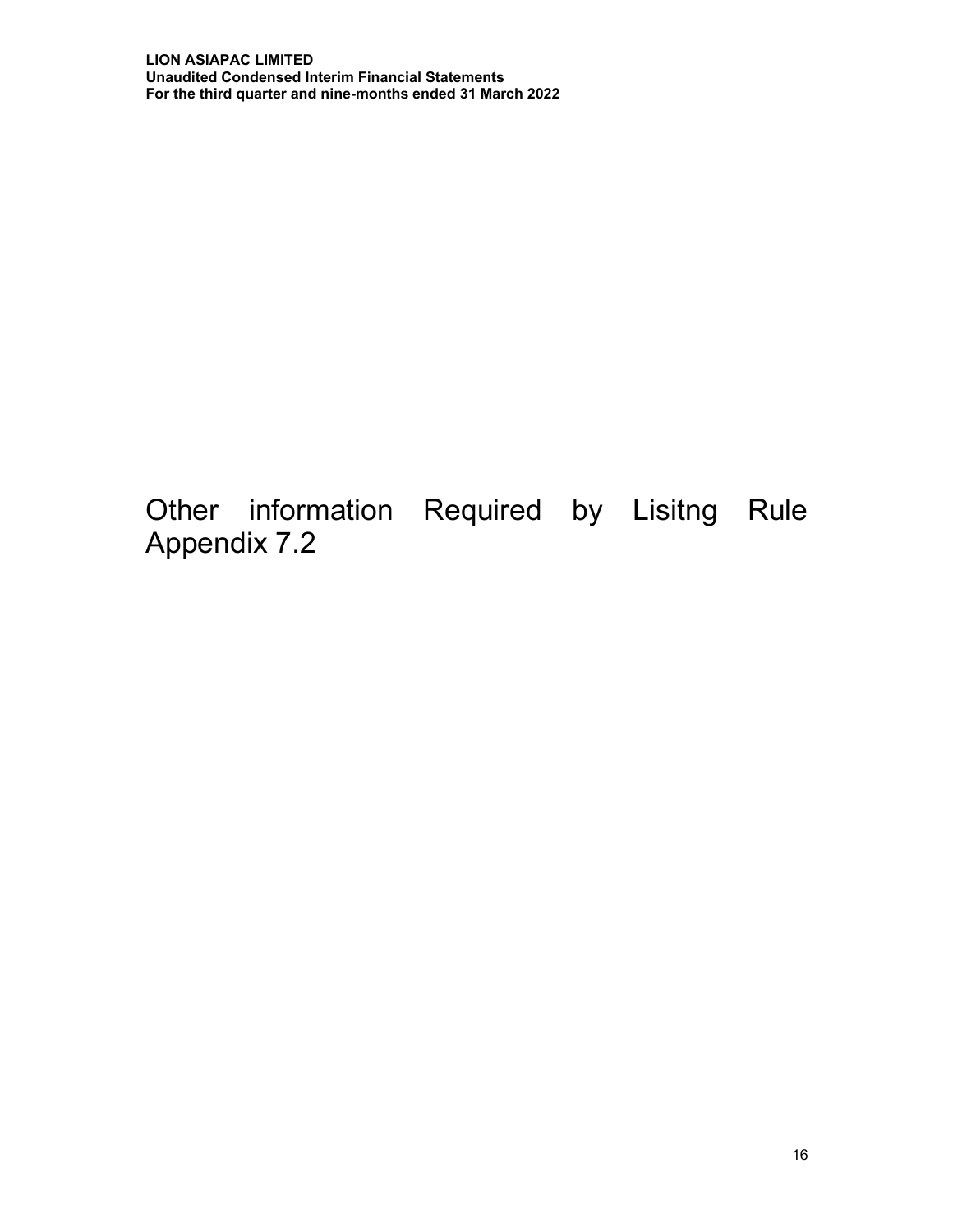## **F. Other information required by Listing Rule Appendix 7.2**

#### **1. Review of the performance of the group**

#### Turnover and Net Earnings

Quarter on quarter, the Group's revenue from lime manufacturing increased by 12% from S\$4.1million to S\$4.6million, as a result of increased customer orders. For the steel consumables trading, the Group recorded a revenue of S\$2.2million. There were no sales in the corresponding quarter.

Other expenses for the quarter increased by 19% to S\$1.4million from S\$1.2million, mainly due to S\$0.2million incurred for refurbishing a quicklime kiln.

Net loss for the quarter was S\$0.5million, against a profit of S\$0.2million in the corresponding quarter.

Year on year, revenue increased by 63% largely due to the resumption of the steel consumables trading which contributed a revenue of S\$6.6million. Additionally, increased market demand generated higher revenue for quicklime manufacturing, up by S\$1.6million to S\$14.7million.

Total expenses increased by S\$9.5million, primarily due to the purchases of steel consumables of S\$8.3million. Other expenses increased by S\$0.5m, comprising refurbishment of S\$0.2million, a limekiln restart of S\$0.2million, and increased transportation of S\$0.1million.

The lime manufacturing segment incurred a loss of S\$1.2million against a profit of S\$0.2million in the previous period, mainly owing to increased production consumables costs and higher overhead costs. Additionally, the Group incurred a loss of S\$0.5million and S\$0.4million respectively for consumable trading and investment holding for the period.

Other income and gains reduced by 26% to S\$1.3million against S\$1.8million in the corresponding period, largely due to decreased interest income, shortfall claims, and exchange gain.

Overall, the Group incurred a loss of S\$0.9million loss for the current reporting period.

#### Cash Flow and Financial Position

The Group's working capital remained healthy at S\$71.7million. There were no material changes to the group's cash and cash equivalent. Trade and other payables increased by S\$0.9million due to additional purchases made during the quarter, while trade and other receivables increased by S\$1.1million due to additional sales. The group's cash subject to foreign exchange control increased by S\$1.3million mainly due to the currency translation gain of S\$0.9m.

Fixed assets reduced by S\$0.5million mainly due to depreciation during the period.

#### **2. Where a forecast, or a prospectus statement, has been previously disclosed to shareholders, any variances between it and the actual results**

No forecasts have been issued.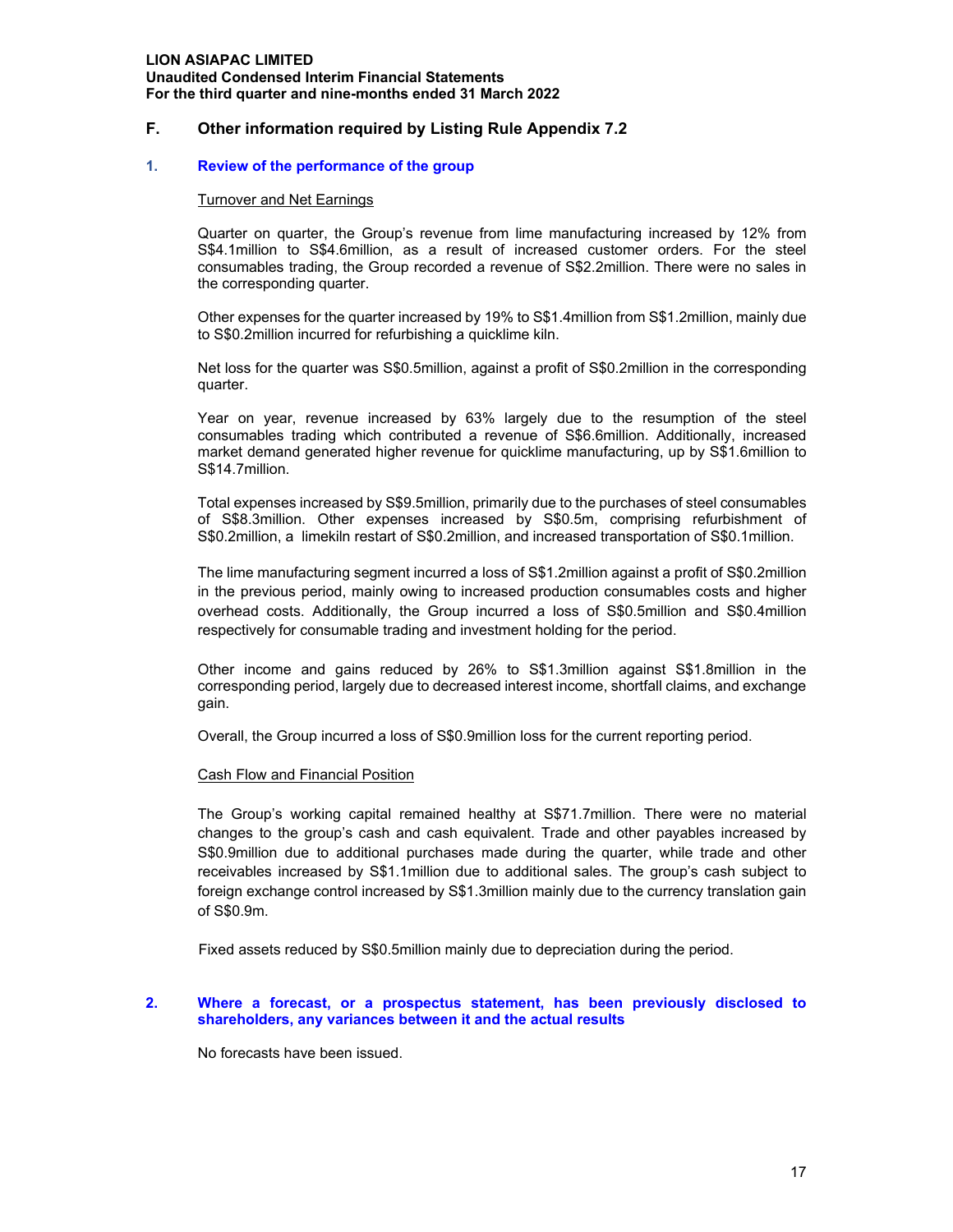## **F. Other information required by Listing Rule Appendix 7.2 (Cont'd)**

#### **3. A commentary at the date of the announcement of the significant trends and competitive conditions of the industry in which the Group operates and any known factors or events that may affect the Group in the next operating period and the next 12 months**

Although the business outlook will improve with the opening of borders, we continue to face global headwinds sparked by the move towards deglobalisation and the changing geopolitical landscape.

The Group's operations are subject to the market conditions and challenges of the steel industry. The uncertainties in the market will continue to pose constraints to the Group's core businesses. The Group will continue to exercise prudence in managing these challenges.

## **4. Dividend**

**(a) Current Financial Period Reported On**

None

#### **(b) Corresponding Period of the Immediately Preceding Financial Year**

None.

**(c) Date payable** 

Not applicable.

**(d) Books closure date** 

Not applicable.

#### **5. If no dividend has been declared/recommended, a statement to that effect**

There were no dividends declared as the Company considered it necessary to conserve cash for future operations in view of the Group's business strategy.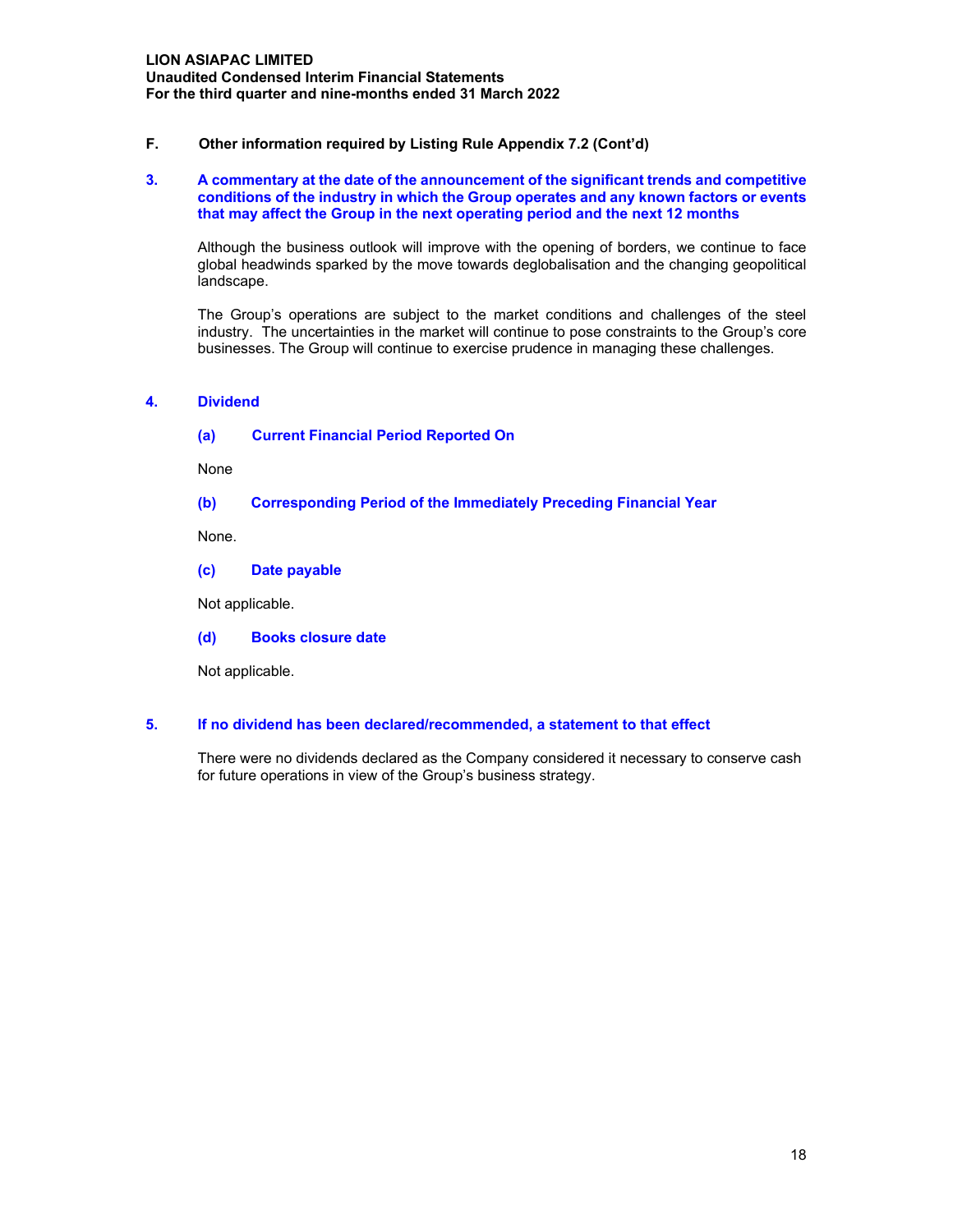**Unaudited Condensed Interim Financial Statements For the third quarter and nine-months ended 31 March 2022**

## **F. Other information required by Listing Rule Appendix 7.2 (Cont'd)**

#### **6. Interested person transactions**

## **Interested Person Transactions ("IPTs")**

| For the financial year ended 31.3.2022                                                                |                                                                                                                                                                                                               |                                                                                                                                               |  |
|-------------------------------------------------------------------------------------------------------|---------------------------------------------------------------------------------------------------------------------------------------------------------------------------------------------------------------|-----------------------------------------------------------------------------------------------------------------------------------------------|--|
| Name of Interested Person                                                                             | <b>Aggregate value of all IPTs</b><br>during the financial period<br>under review (excluding<br>transactions less than<br>S\$100,000 and transactions<br>conducted under IPT Mandate<br>pursuant to Rule 920) | Aggregate value of all IPTs<br>conducted under IPT<br><b>Mandate pursuant to Rule</b><br>920 (excluding transactions<br>less than S\$100,000) |  |
|                                                                                                       | <b>S\$'000</b>                                                                                                                                                                                                | <b>S\$'000</b>                                                                                                                                |  |
| Associate of Tan Sri Cheng<br>Heng Jem, a Director and a<br>Substantial Shareholder of<br>the Company |                                                                                                                                                                                                               |                                                                                                                                               |  |
| Sales of lime products                                                                                |                                                                                                                                                                                                               |                                                                                                                                               |  |
| Amsteel Mills Sdn Bhd                                                                                 |                                                                                                                                                                                                               | 2,235                                                                                                                                         |  |
| Sales of steel consumables<br>Amsteel Mills Sdn Bhd                                                   |                                                                                                                                                                                                               | 6,635                                                                                                                                         |  |

## **7. Use of proceeds**

Not applicable.

## **8. Confirmation by Directors Pursuant to Rule 705(5) of the SGX Listing Manual**

 The Directors confirmed that, to the best of their knowledge, nothing has come to their attention which may render the interim financial results of Lion Asiapac Limited for the third quarter and nine-months ended 31 March 2022 to be false or misleading in any material aspects.